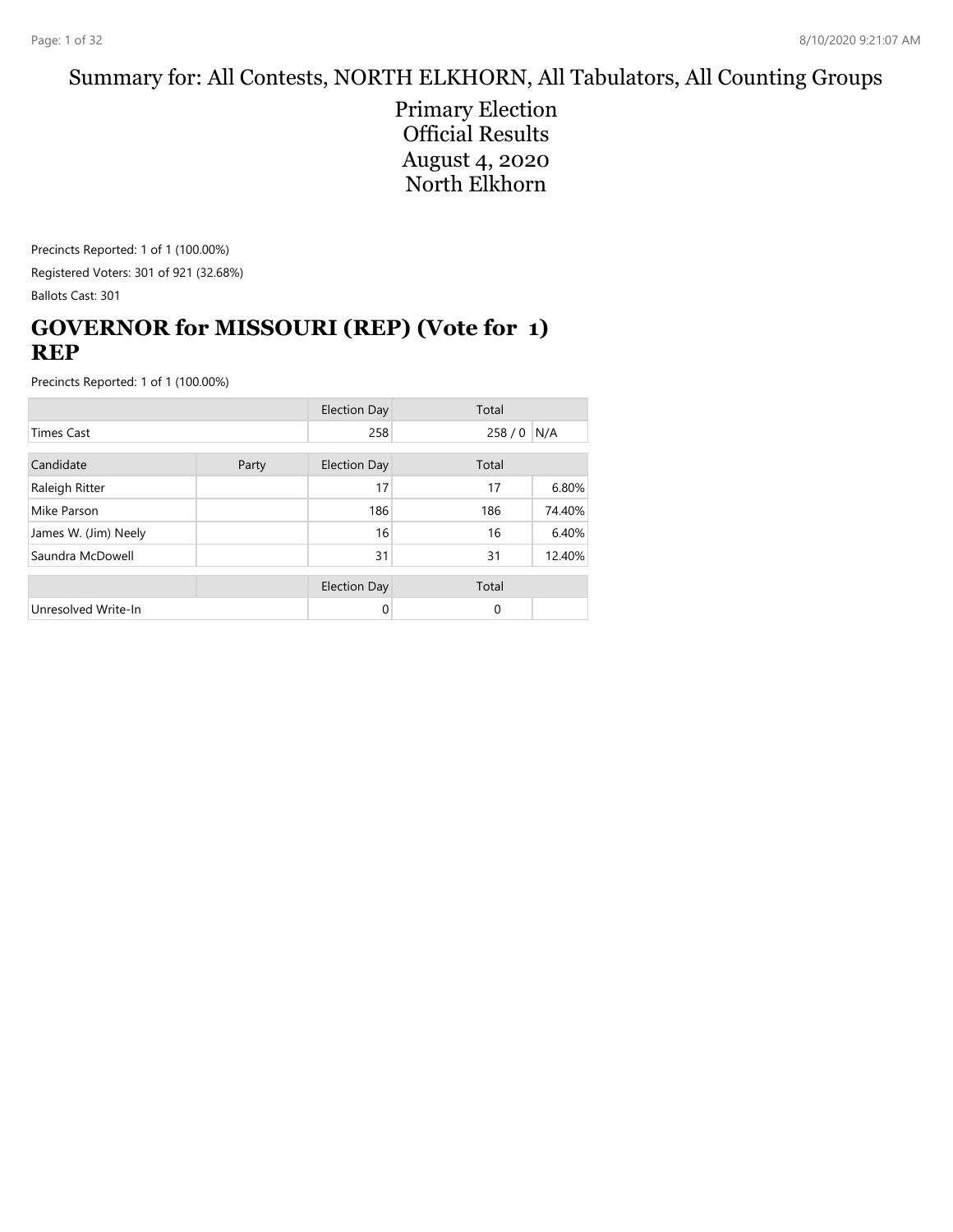### **GOVERNOR for MISSOURI (DEM) (Vote for 1) DEM**

|                                   |       | <b>Election Day</b> | Total      |        |
|-----------------------------------|-------|---------------------|------------|--------|
| <b>Times Cast</b>                 |       | 42                  | $42/0$ N/A |        |
| Candidate                         | Party | <b>Election Day</b> | Total      |        |
| Nicole Galloway                   |       | 32                  | 32         | 84.21% |
| Jimmie Matthews                   |       | 3                   | 3          | 7.89%  |
| Antoin Johnson                    |       | $\Omega$            | $\Omega$   | 0.00%  |
| Eric Morrison                     |       | 3                   | 3          | 7.89%  |
| Robin John Daniel Van<br>Quaethem |       | 0                   | $\Omega$   | 0.00%  |
|                                   |       | <b>Election Day</b> | Total      |        |
| Unresolved Write-In               |       | 0                   | $\Omega$   |        |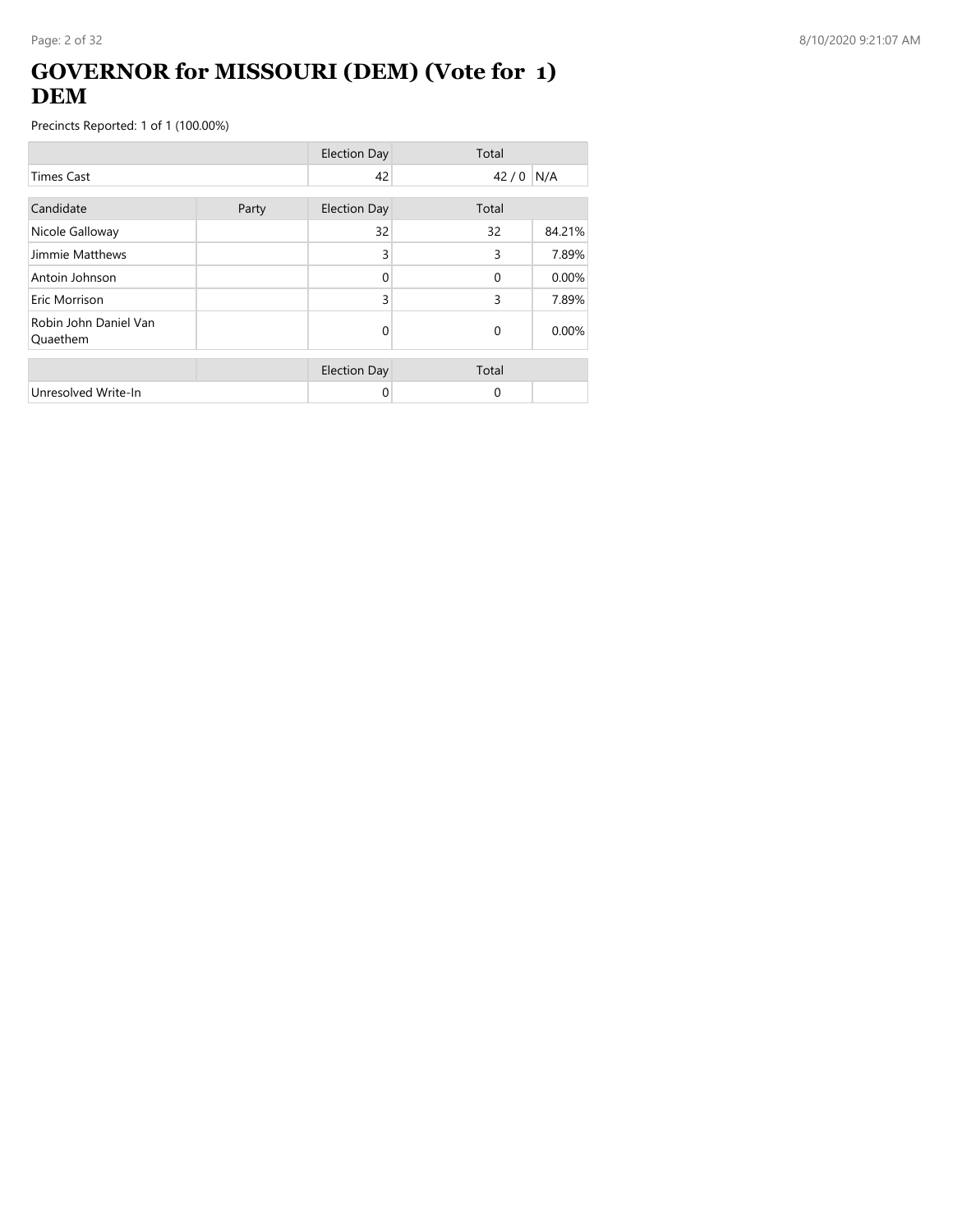## **GOVERNOR for MISSOURI (LIB) (Vote for 1) LIB**

|                     |       | <b>Election Day</b> | Total |           |
|---------------------|-------|---------------------|-------|-----------|
| Times Cast          |       | 0                   |       | $0/0$ N/A |
|                     |       |                     |       |           |
| Candidate           | Party | <b>Election Day</b> | Total |           |
| <b>Rik Combs</b>    |       | 0                   | 0     | N/A       |
|                     |       |                     |       |           |
|                     |       | <b>Election Day</b> | Total |           |
| Unresolved Write-In |       |                     | 0     |           |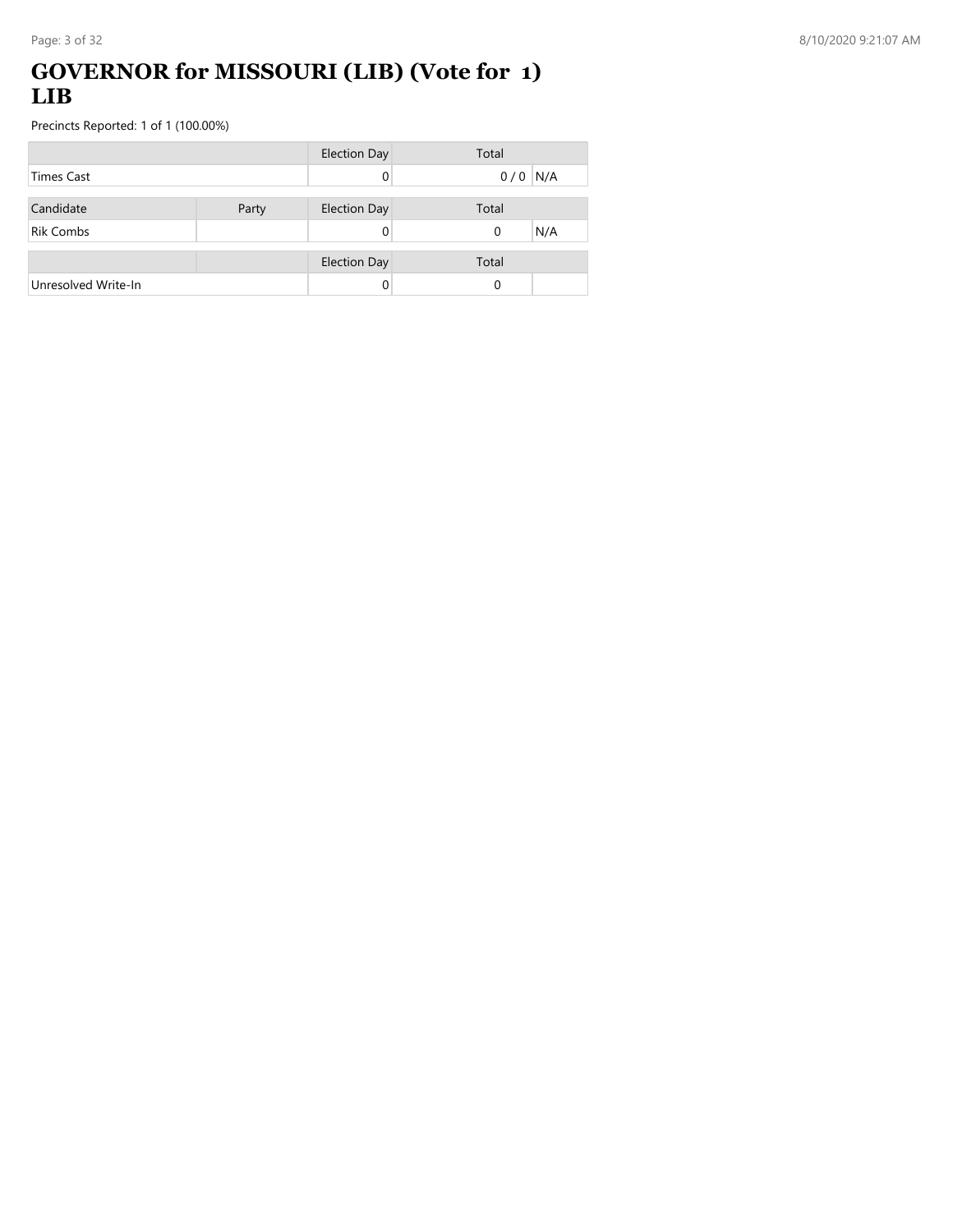### **GOVERNOR for MISSOURI (GRN) (Vote for 1) GRN**

|                     |       | <b>Election Day</b> | Total           |
|---------------------|-------|---------------------|-----------------|
| <b>Times Cast</b>   |       |                     | N/A<br>0/0      |
|                     |       |                     |                 |
| Candidate           | Party | <b>Election Day</b> | Total           |
| Jerome Howard Bauer |       |                     | N/A<br>$\Omega$ |
|                     |       |                     |                 |
|                     |       | <b>Election Day</b> | Total           |
| Unresolved Write-In |       |                     | 0               |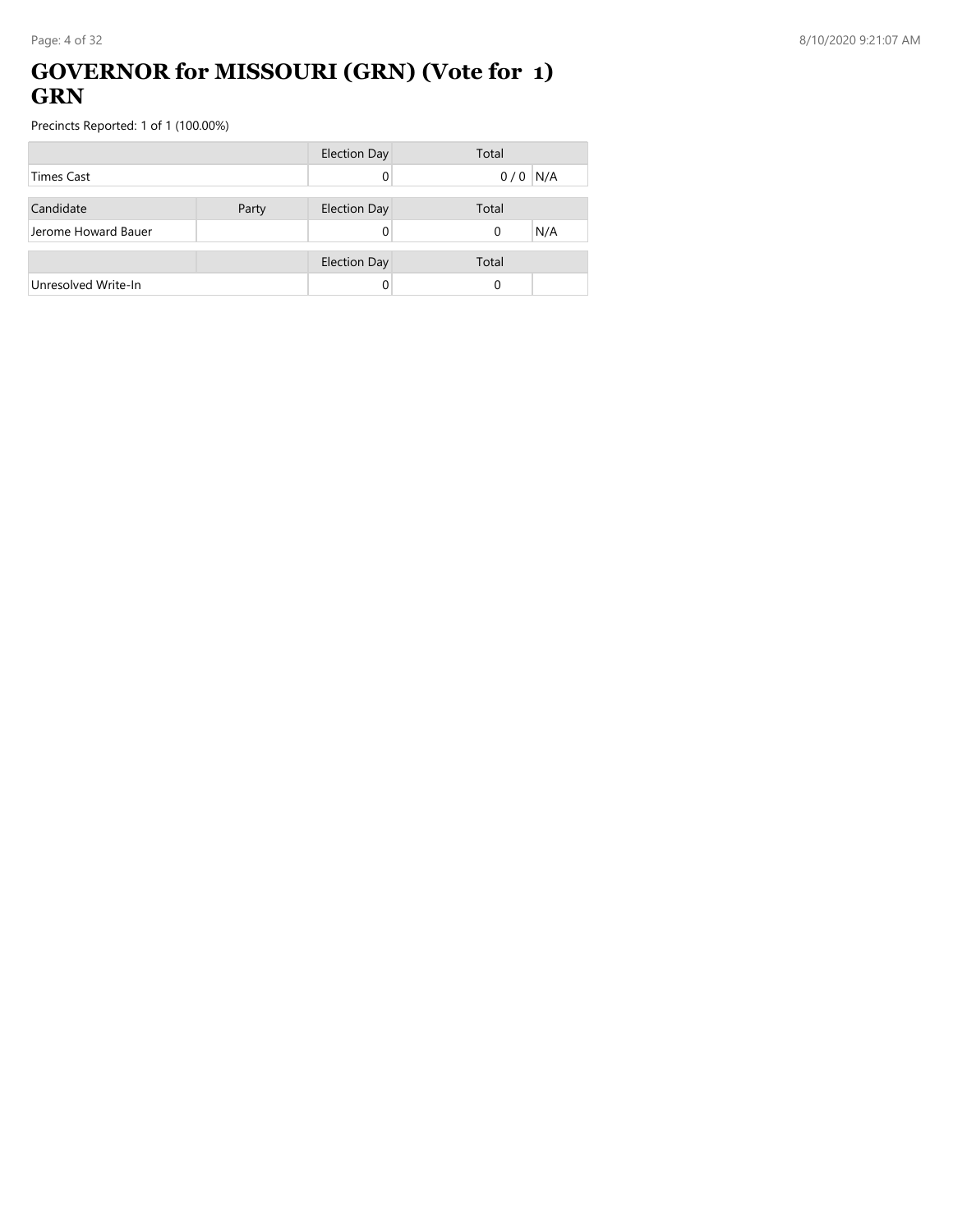### **LIEUTENANT GOVERNOR for MISSOURI (REP) (Vote for 1) REP**

|                     |       | <b>Election Day</b> | Total       |        |
|---------------------|-------|---------------------|-------------|--------|
| <b>Times Cast</b>   |       | 258                 | 258 / 0 N/A |        |
| Candidate           | Party | <b>Election Day</b> | Total       |        |
| Arnie C. AC Dienoff |       | 10                  | 10          | 4.37%  |
| Mike Kehoe          |       | 154                 | 154         | 67.25% |
| Aaron T Wisdom      |       | 13                  | 13          | 5.68%  |
| Mike Carter         |       | 52                  | 52          | 22.71% |
|                     |       | <b>Election Day</b> | Total       |        |
| Unresolved Write-In |       | 0                   | $\Omega$    |        |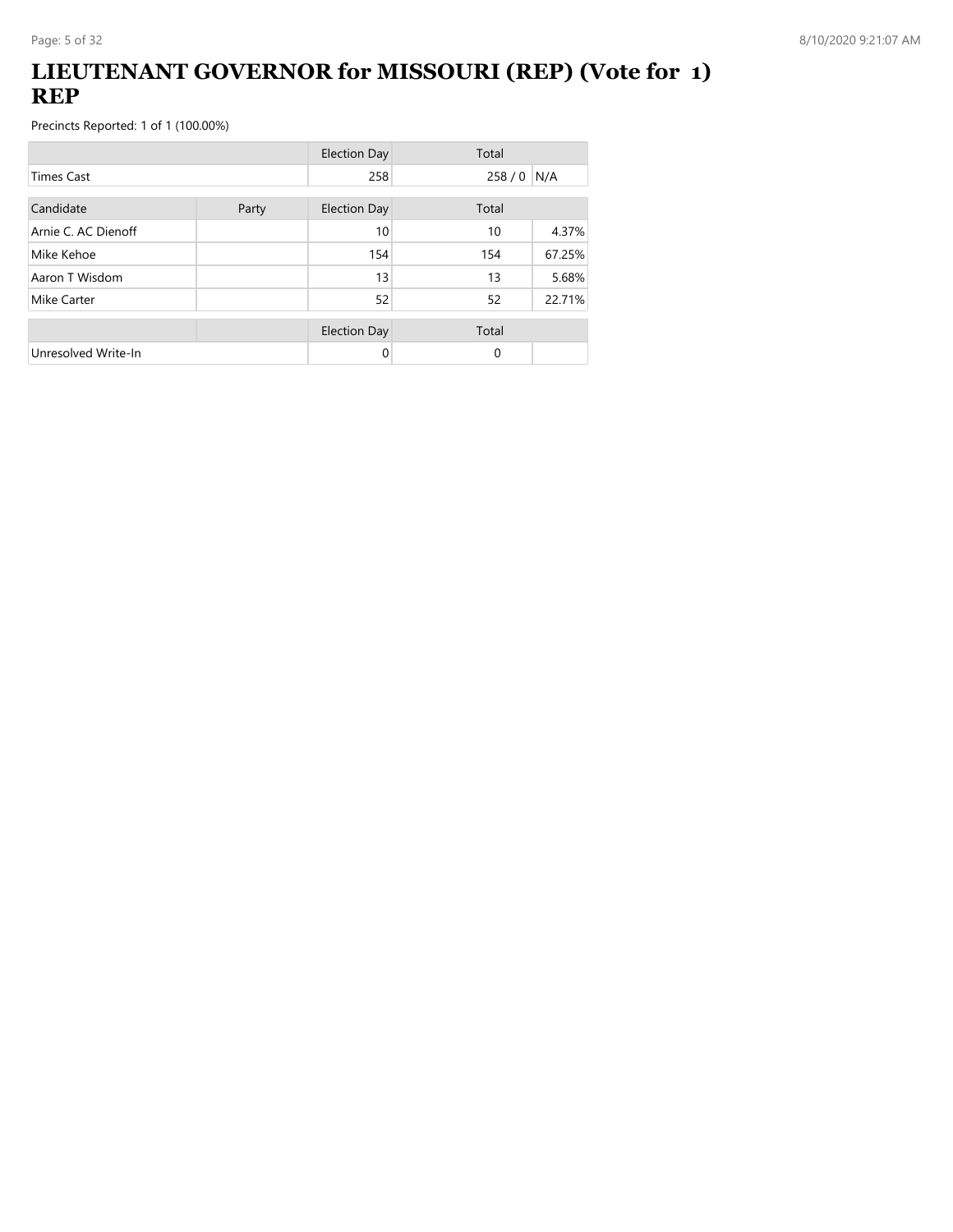## **LIEUTENANT GOVERNOR for MISSOURI (DEM) (Vote for 1) DEM**

|                     |       | <b>Election Day</b> | Total |        |
|---------------------|-------|---------------------|-------|--------|
| <b>Times Cast</b>   |       | 42                  | 42/0  | N/A    |
| Candidate           | Party | Election Day        | Total |        |
| Gregory A Upchurch  |       | 9                   | 9     | 24.32% |
| Alissia Canady      |       | 28                  | 28    | 75.68% |
|                     |       | <b>Election Day</b> | Total |        |
| Unresolved Write-In |       | 0                   | 0     |        |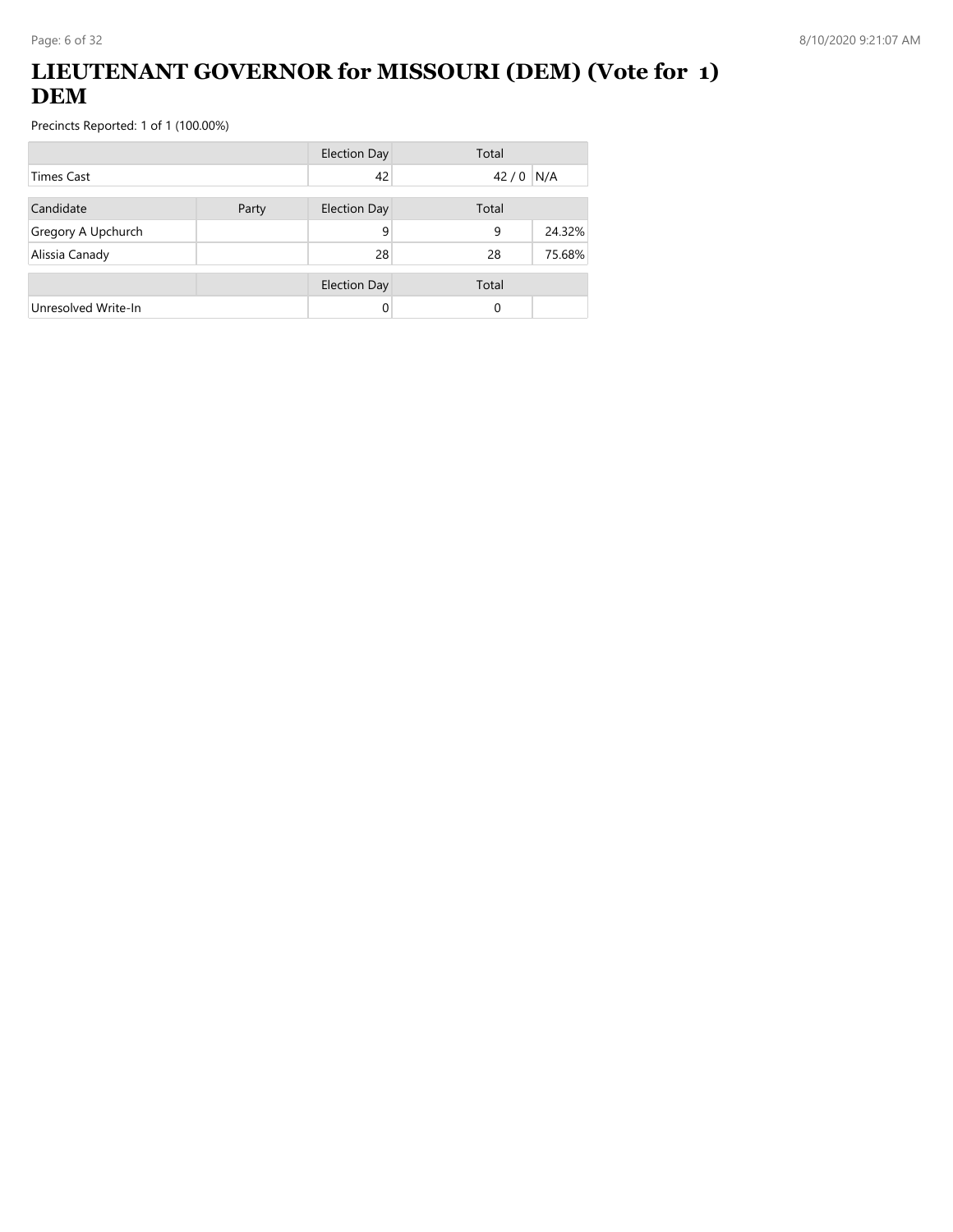## **LIEUTENANT GOVERNOR for MISSOURI (LIB) (Vote for 1) LIB**

|                     |       | <b>Election Day</b> | Total     |
|---------------------|-------|---------------------|-----------|
| <b>Times Cast</b>   |       |                     | $0/0$ N/A |
| Candidate           |       |                     | Total     |
|                     | Party | <b>Election Day</b> |           |
| <b>Bill Slantz</b>  |       |                     | N/A<br>0  |
|                     |       | <b>Election Day</b> | Total     |
| Unresolved Write-In |       |                     | 0         |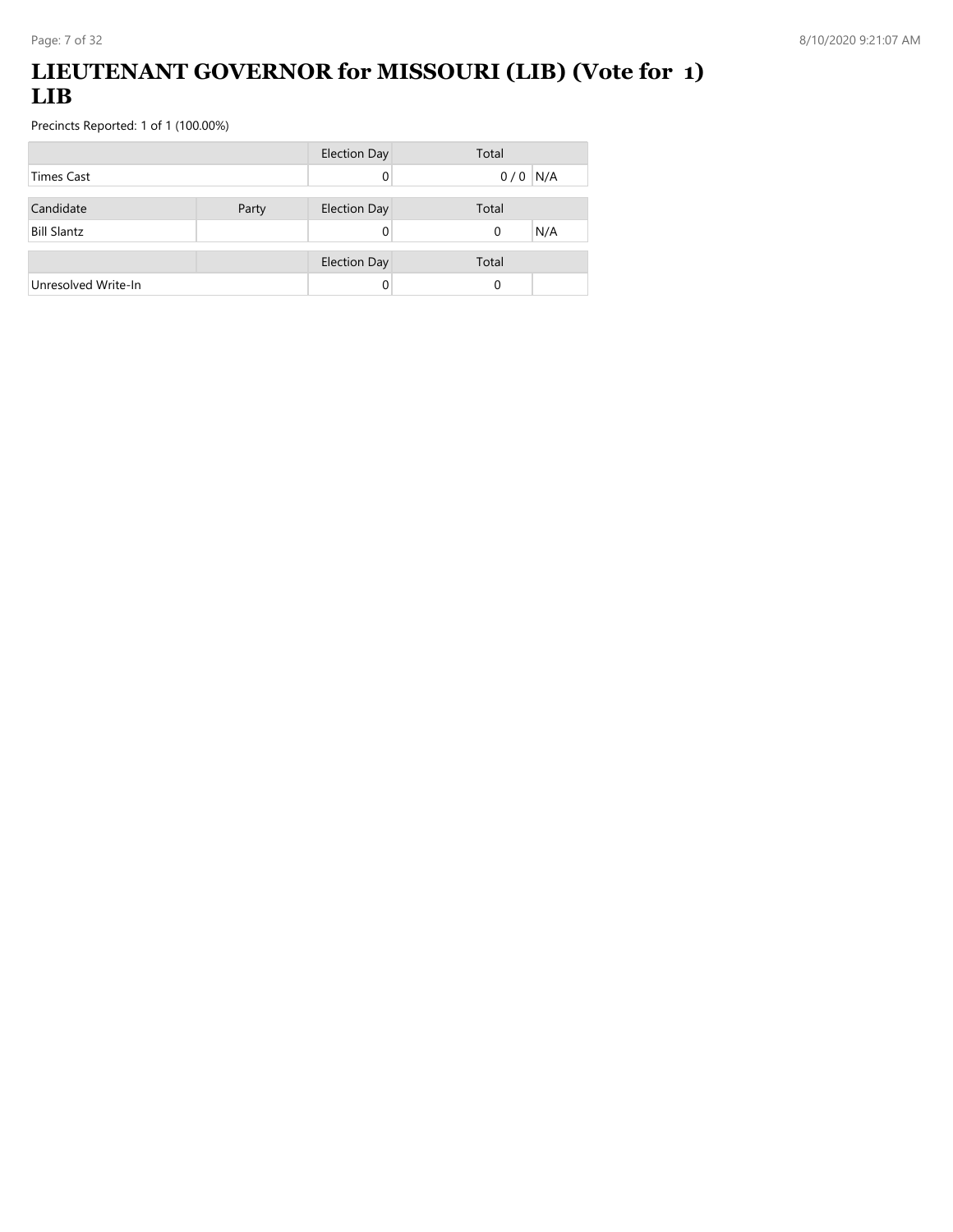## **LIEUTENANT GOVERNOR for MISSOURI (GRN) (Vote for 1) GRN**

|                     |       | <b>Election Day</b> | Total           |
|---------------------|-------|---------------------|-----------------|
| <b>Times Cast</b>   |       |                     | $0/0$ N/A       |
| Candidate           | Party | <b>Election Day</b> | Total           |
| Kelley Dragoo       |       |                     | N/A<br>$\Omega$ |
|                     |       |                     |                 |
|                     |       | <b>Election Day</b> | Total           |
| Unresolved Write-In |       |                     | 0               |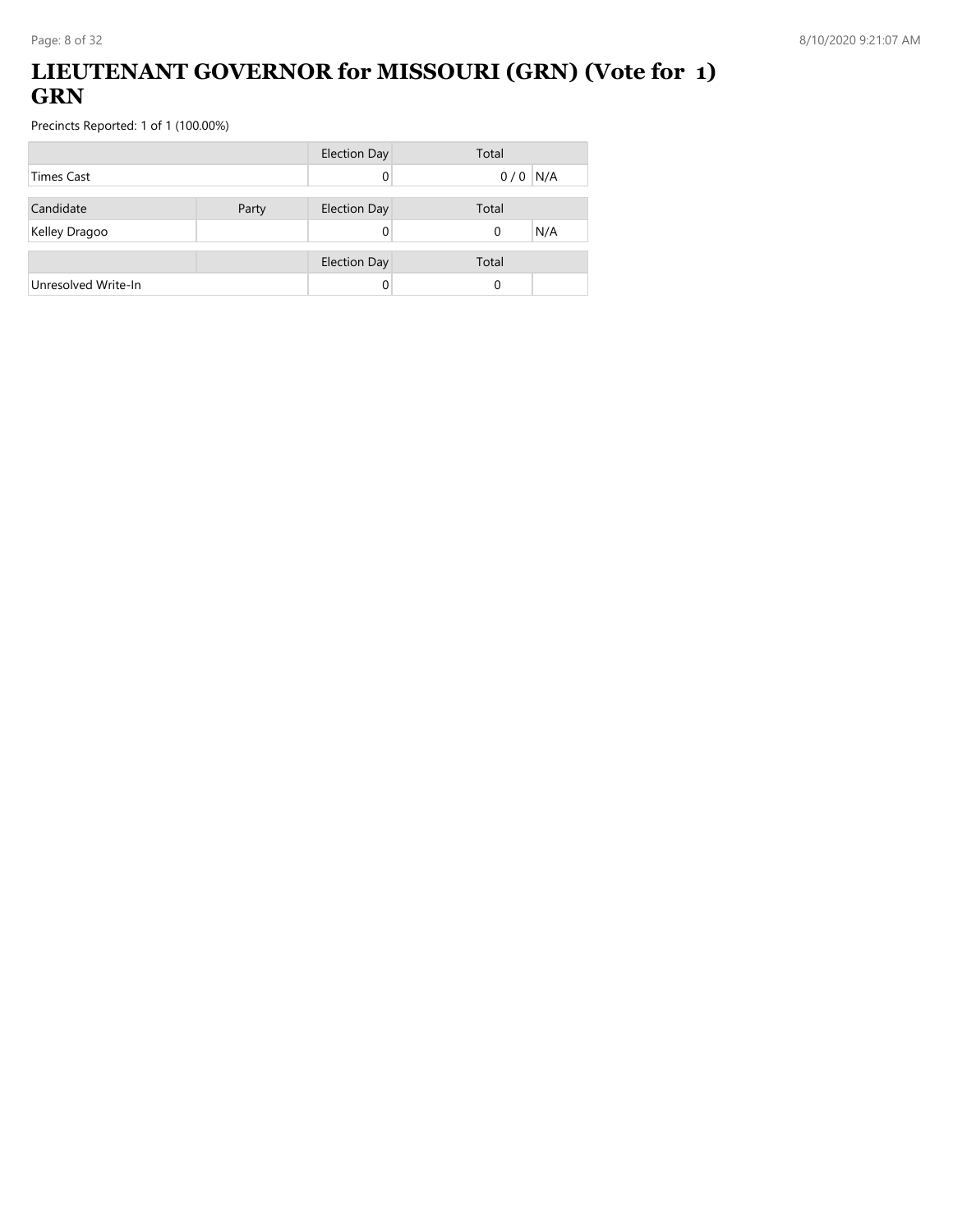## **SECRETARY OF STATE for MISSOURI (REP) (Vote for 1) REP**

|                        |       | <b>Election Day</b> | Total          |
|------------------------|-------|---------------------|----------------|
| <b>Times Cast</b>      |       | 258                 | 258 / 0 N/A    |
| Candidate              | Party | <b>Election Day</b> | Total          |
| John R. (Jay) Ashcroft |       | 226                 | 226<br>100.00% |
|                        |       | <b>Election Day</b> | Total          |
| Unresolved Write-In    |       | 0                   | 0              |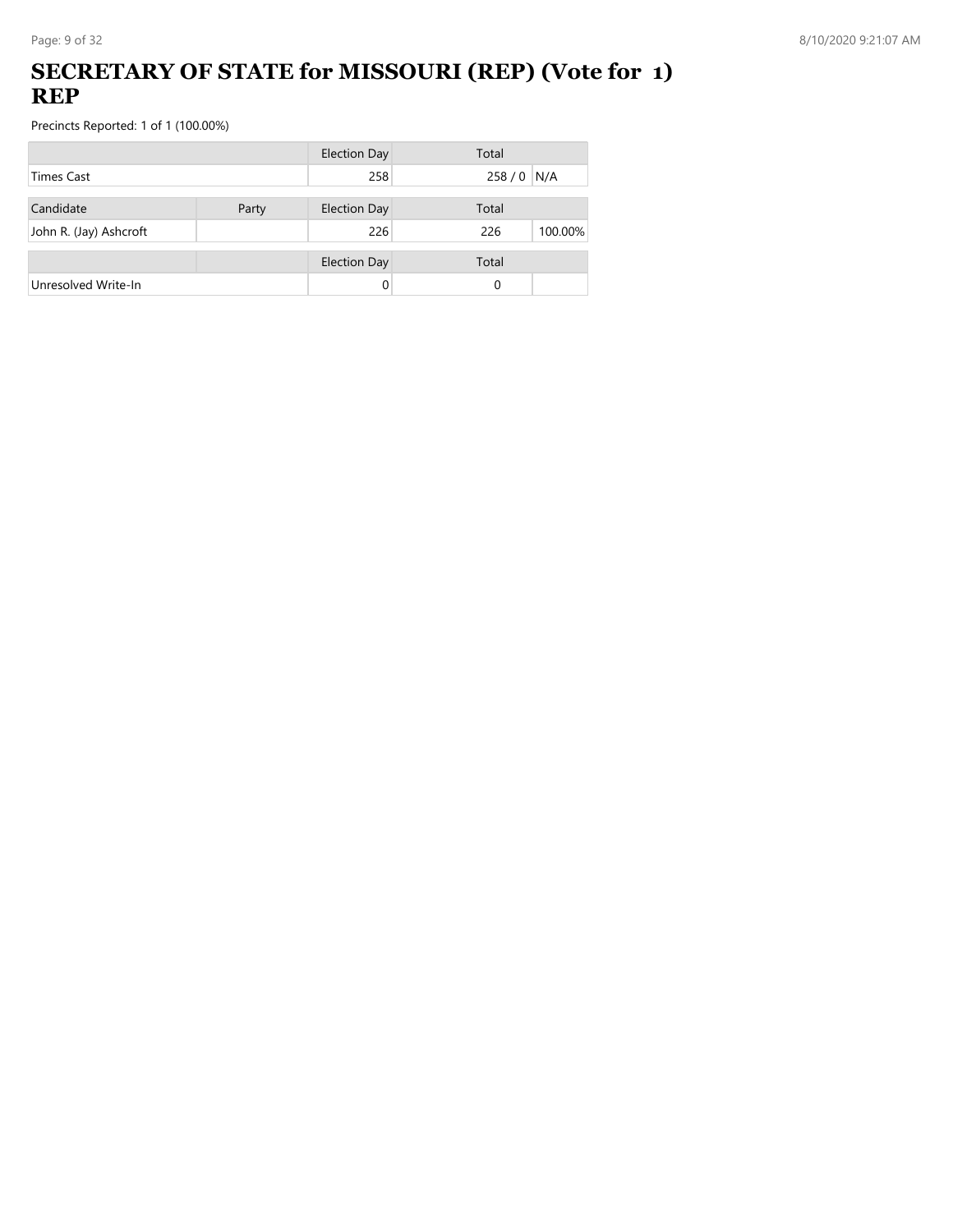## **SECRETARY OF STATE for MISSOURI (DEM) (Vote for 1) DEM**

|                     |       | <b>Election Day</b> | Total         |
|---------------------|-------|---------------------|---------------|
| Times Cast          |       | 42                  | N/A<br>42/0   |
| Candidate           | Party | <b>Election Day</b> | Total         |
| Yinka Faleti        |       | 37                  | 100.00%<br>37 |
|                     |       | <b>Election Day</b> | Total         |
| Unresolved Write-In |       | 0                   | 0             |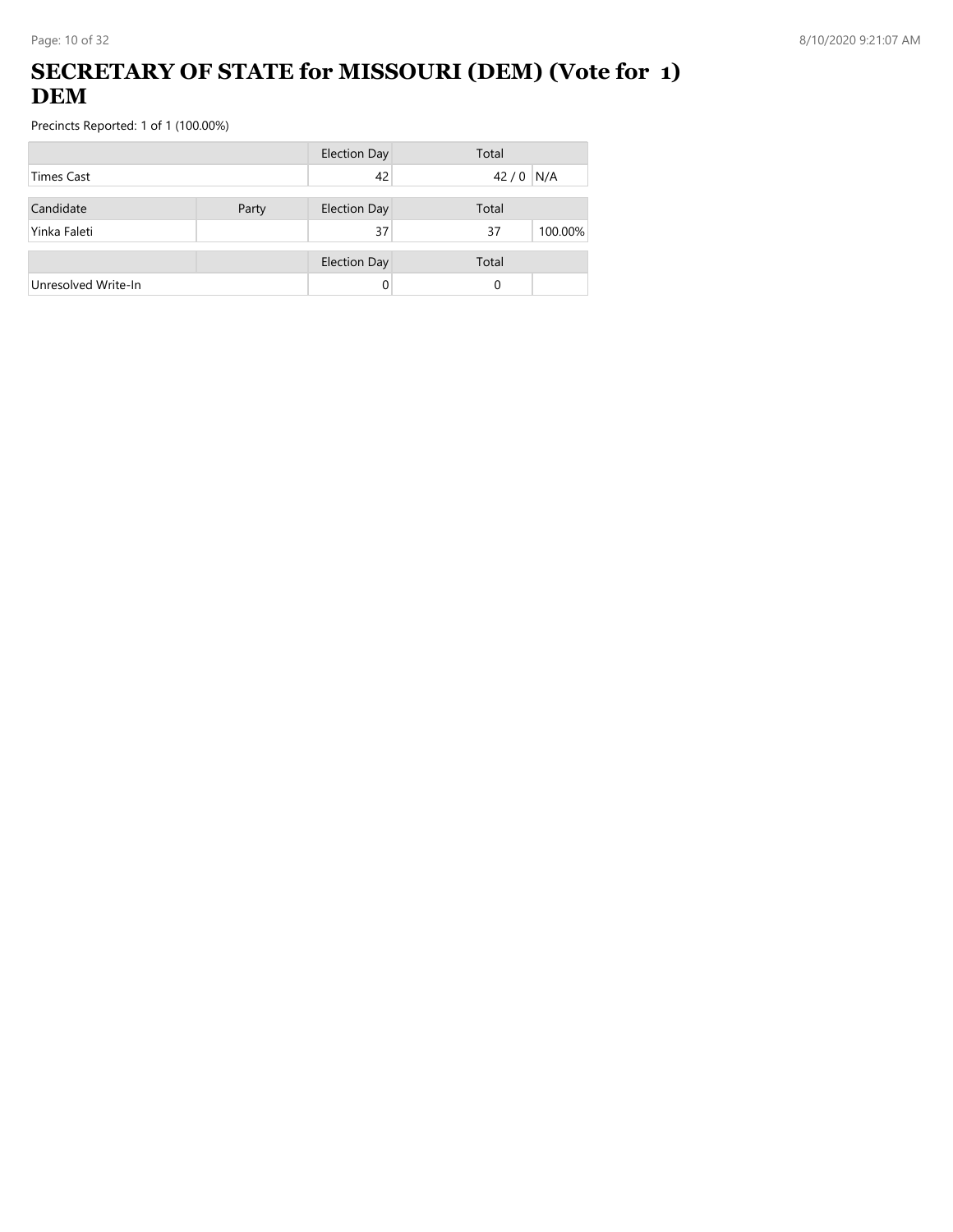## **SECRETARY OF STATE for MISSOURI (LIB) (Vote for 1) LIB**

|                     |       | <b>Election Day</b> | Total           |
|---------------------|-------|---------------------|-----------------|
| Times Cast          |       |                     | $0/0$ N/A       |
|                     |       |                     |                 |
| Candidate           | Party | <b>Election Day</b> | Total           |
| Carl Herman Freese  |       |                     | N/A<br>$\Omega$ |
|                     |       | <b>Election Day</b> | Total           |
|                     |       |                     |                 |
| Unresolved Write-In |       |                     | 0               |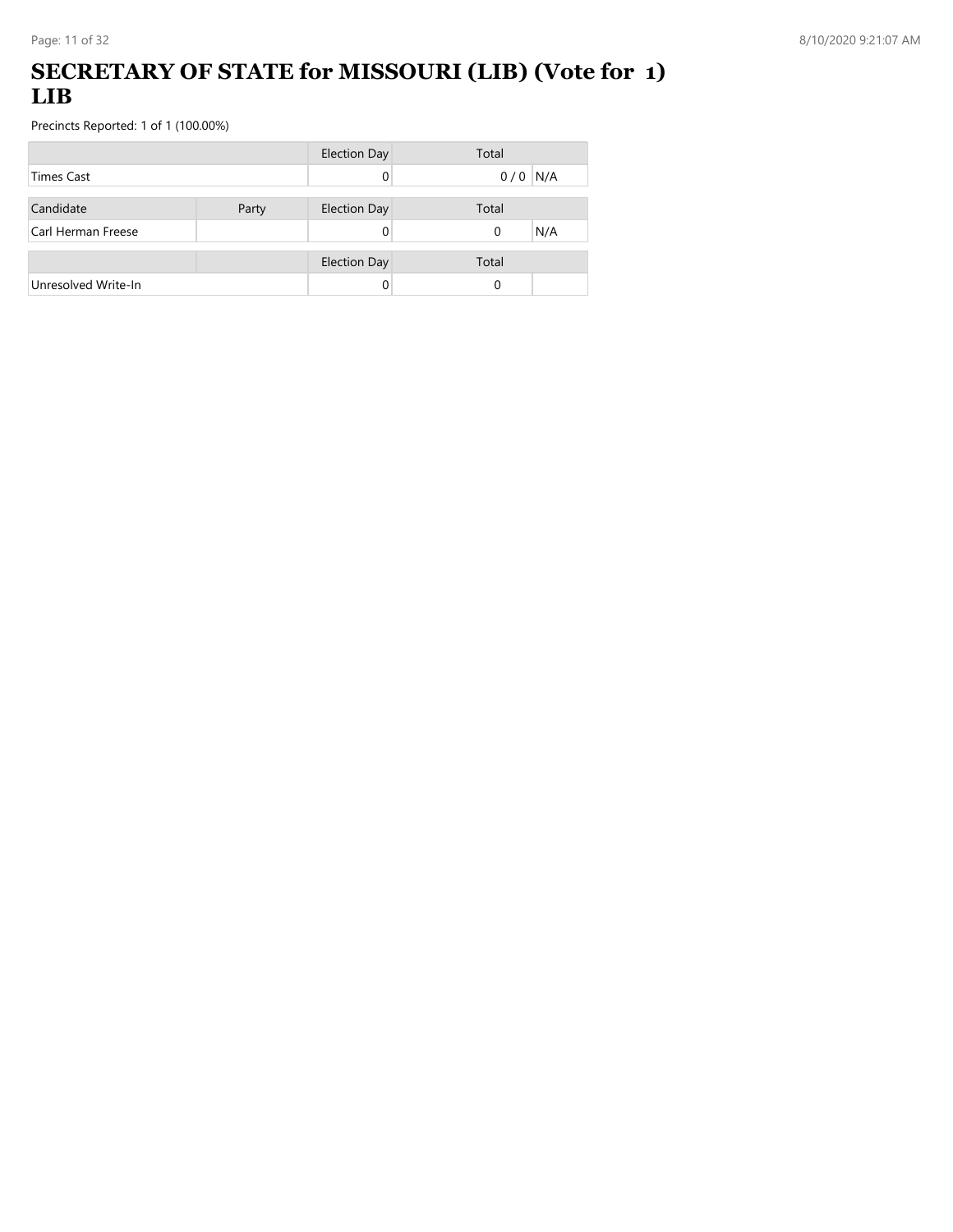## **SECRETARY OF STATE for MISSOURI (GRN) (Vote for 1) GRN**

|                     |       | <b>Election Day</b> | Total           |
|---------------------|-------|---------------------|-----------------|
| <b>Times Cast</b>   |       |                     | $0/0$ N/A       |
| Candidate           | Party | <b>Election Day</b> | Total           |
| Paul Lehmann        |       |                     | N/A<br>$\Omega$ |
|                     |       | <b>Election Day</b> | Total           |
| Unresolved Write-In |       |                     | 0               |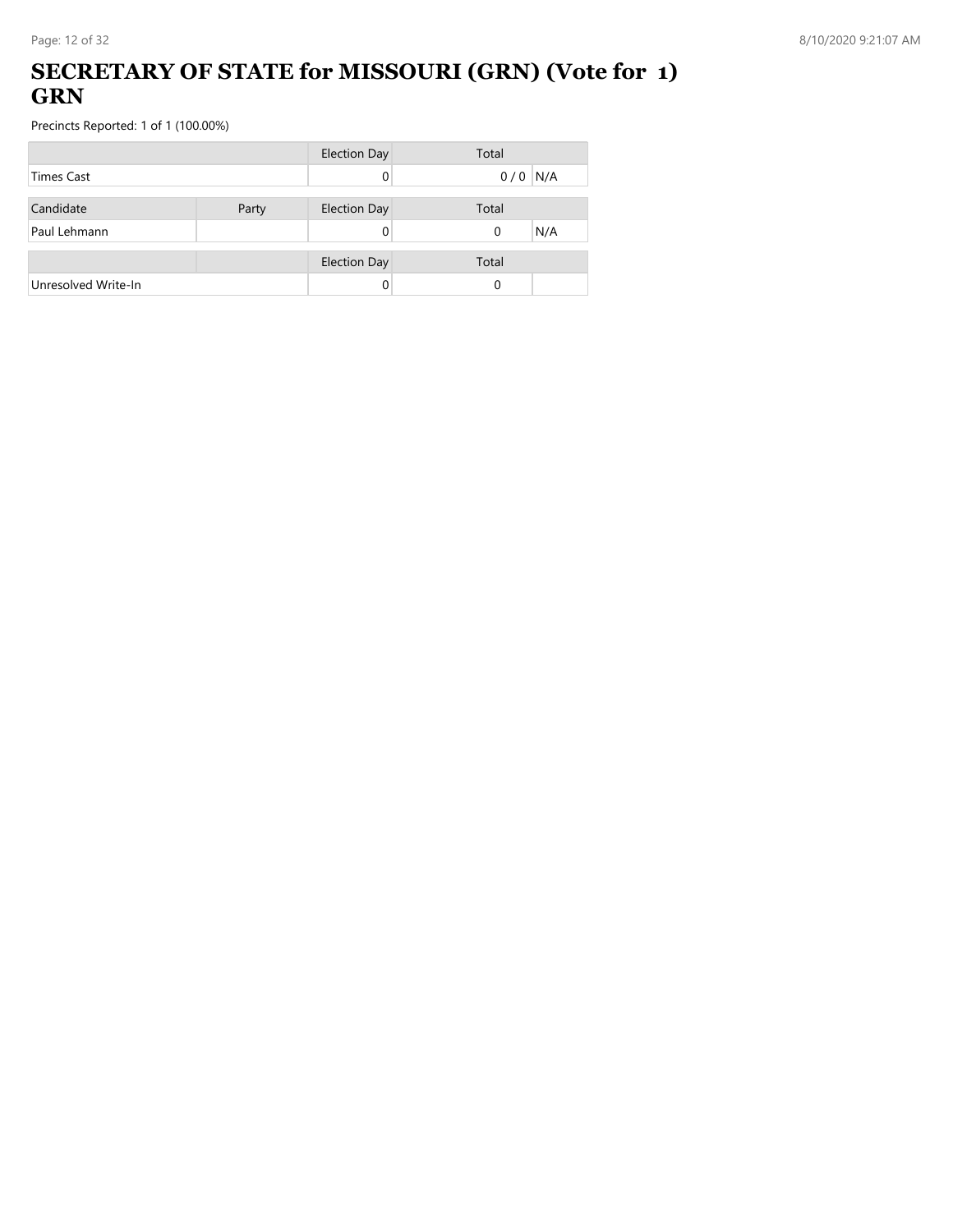#### **SECRETARY OF STATE for MISSOURI (CST) (Vote for 1) CST**

|                     |       | <b>Election Day</b> | Total     |
|---------------------|-------|---------------------|-----------|
| <b>Times Cast</b>   |       |                     | $0/0$ N/A |
|                     |       |                     |           |
| Candidate           | Party | <b>Election Day</b> | Total     |
| Paul Venable        |       |                     | N/A<br>0  |
|                     |       |                     |           |
|                     |       | <b>Election Day</b> | Total     |
| Unresolved Write-In |       |                     | $\Omega$  |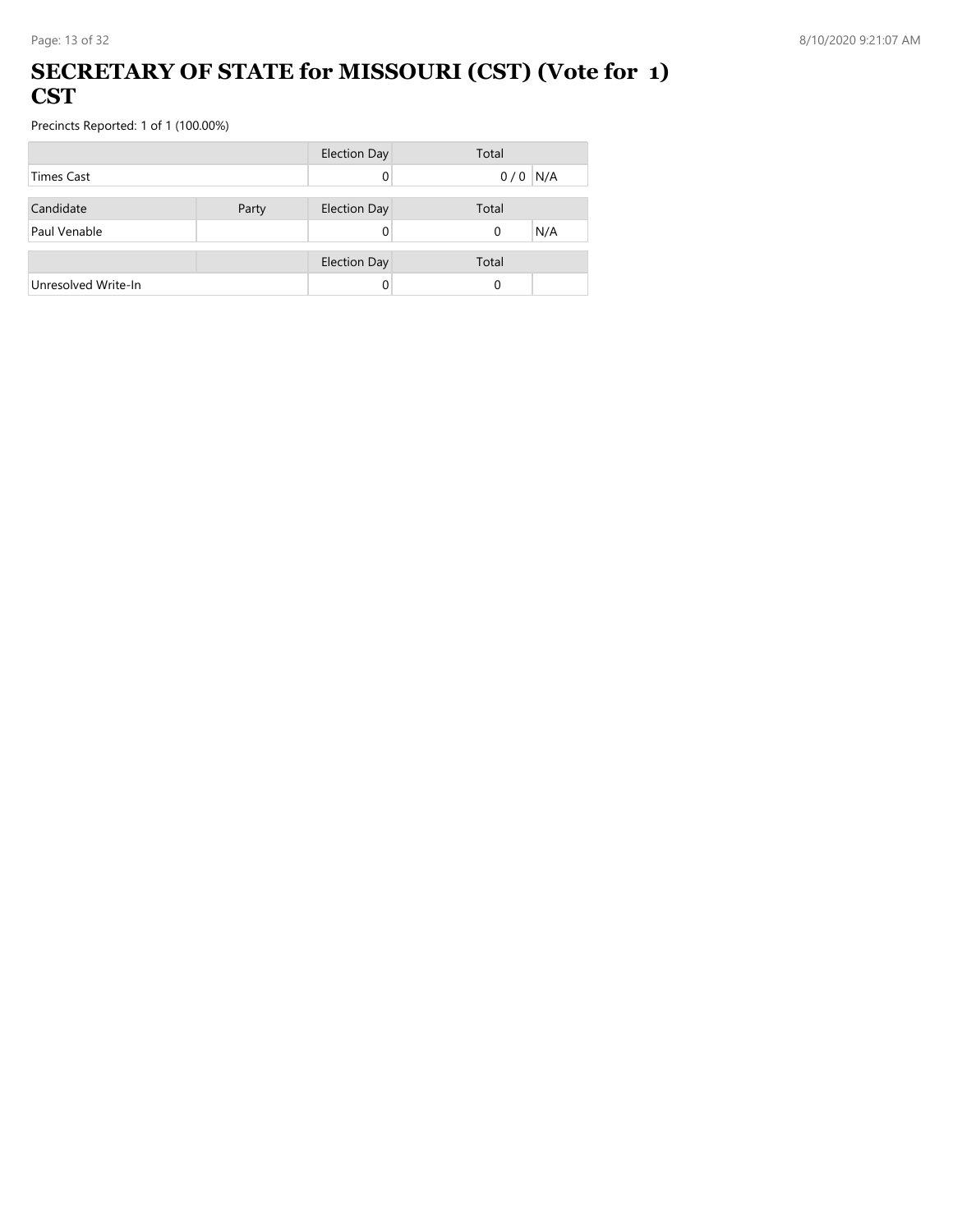### **STATE TREASURER for MISSOURI (REP) (Vote for 1) REP**

|                     |       | <b>Election Day</b> | Total          |
|---------------------|-------|---------------------|----------------|
| <b>Times Cast</b>   |       | 258                 | 258 / 0 N/A    |
| Candidate           | Party | <b>Election Day</b> | Total          |
|                     |       | 220                 | 100.00%<br>220 |
| Scott Fitzpatrick   |       |                     |                |
|                     |       | <b>Election Day</b> | Total          |
| Unresolved Write-In |       | 0                   | 0              |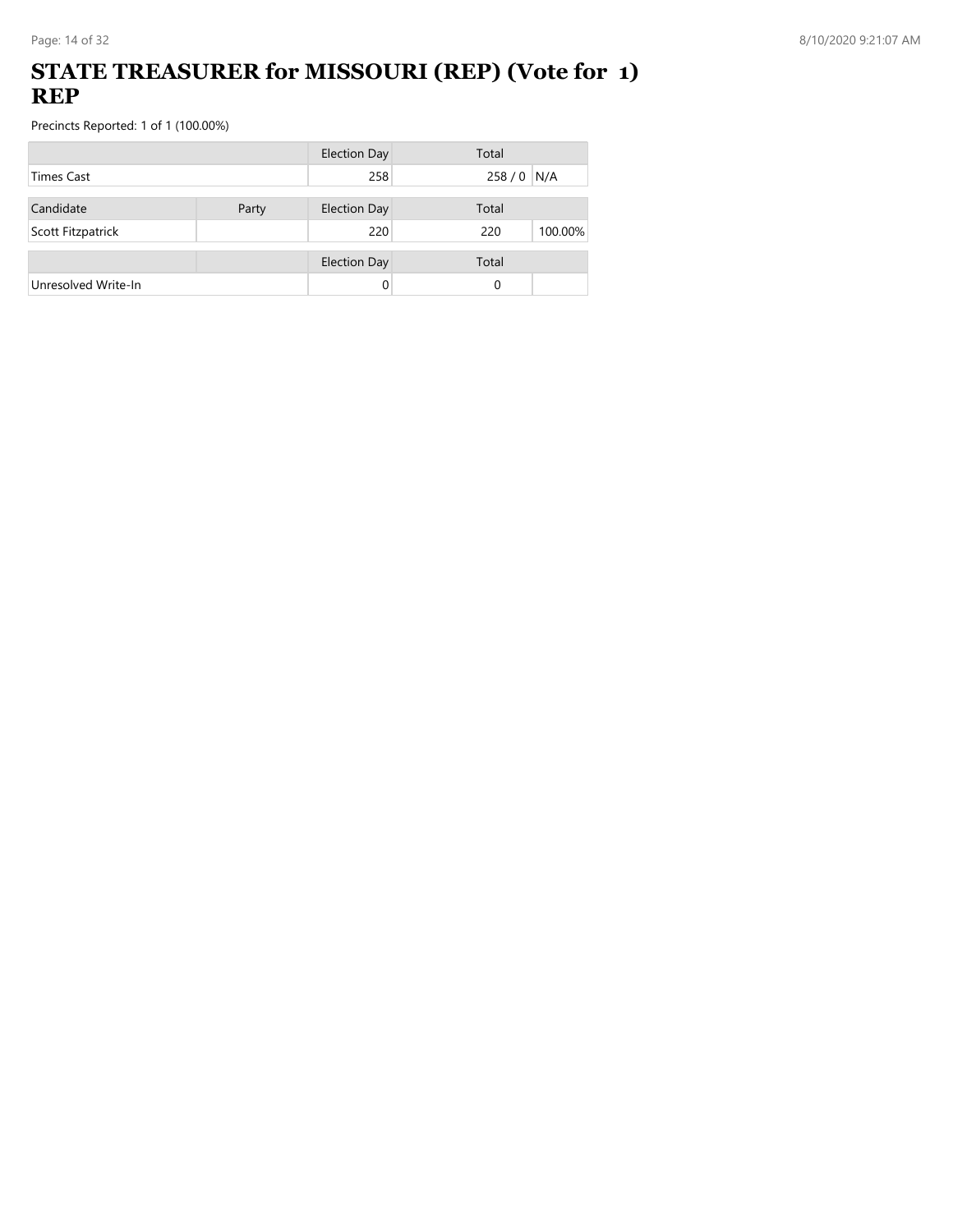## **STATE TREASURER for MISSOURI (DEM) (Vote for 1) DEM**

|                      |       | <b>Election Day</b> | Total         |
|----------------------|-------|---------------------|---------------|
| <b>Times Cast</b>    |       | 42                  | N/A<br>42/0   |
| Candidate            | Party | <b>Election Day</b> | Total         |
| Vicki Lorenz Englund |       | 37                  | 37<br>100.00% |
|                      |       | <b>Election Day</b> | Total         |
| Unresolved Write-In  |       |                     | 0             |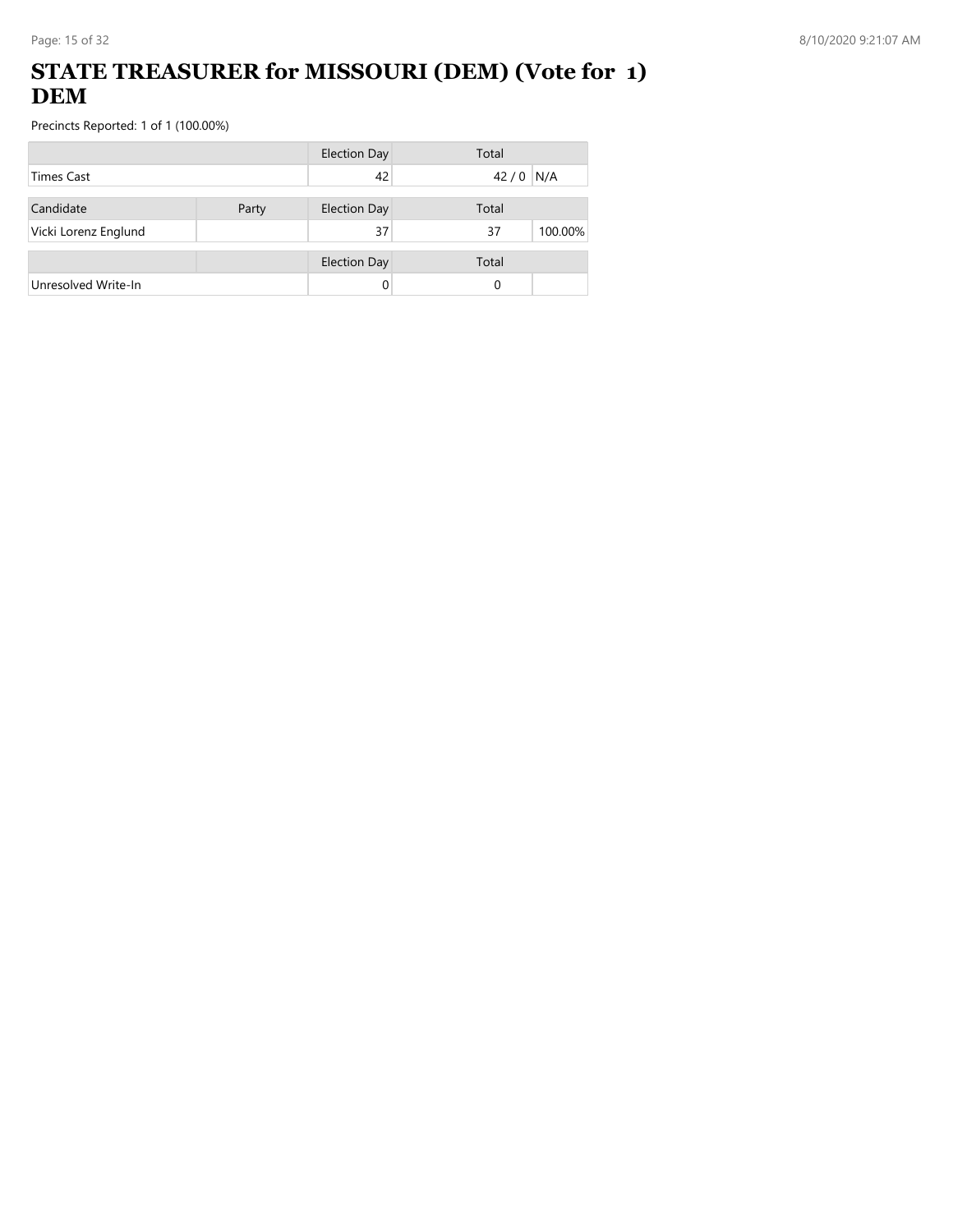### **STATE TREASURER for MISSOURI (LIB) (Vote for 1) LIB**

|                        |       | Election Day        | Total     |
|------------------------|-------|---------------------|-----------|
| <b>Times Cast</b>      |       |                     | $0/0$ N/A |
| Candidate              | Party | <b>Election Day</b> | Total     |
| Nicholas (Nick) Kasoff |       |                     | N/A<br>0  |
|                        |       | <b>Election Day</b> | Total     |
| Unresolved Write-In    |       |                     | 0         |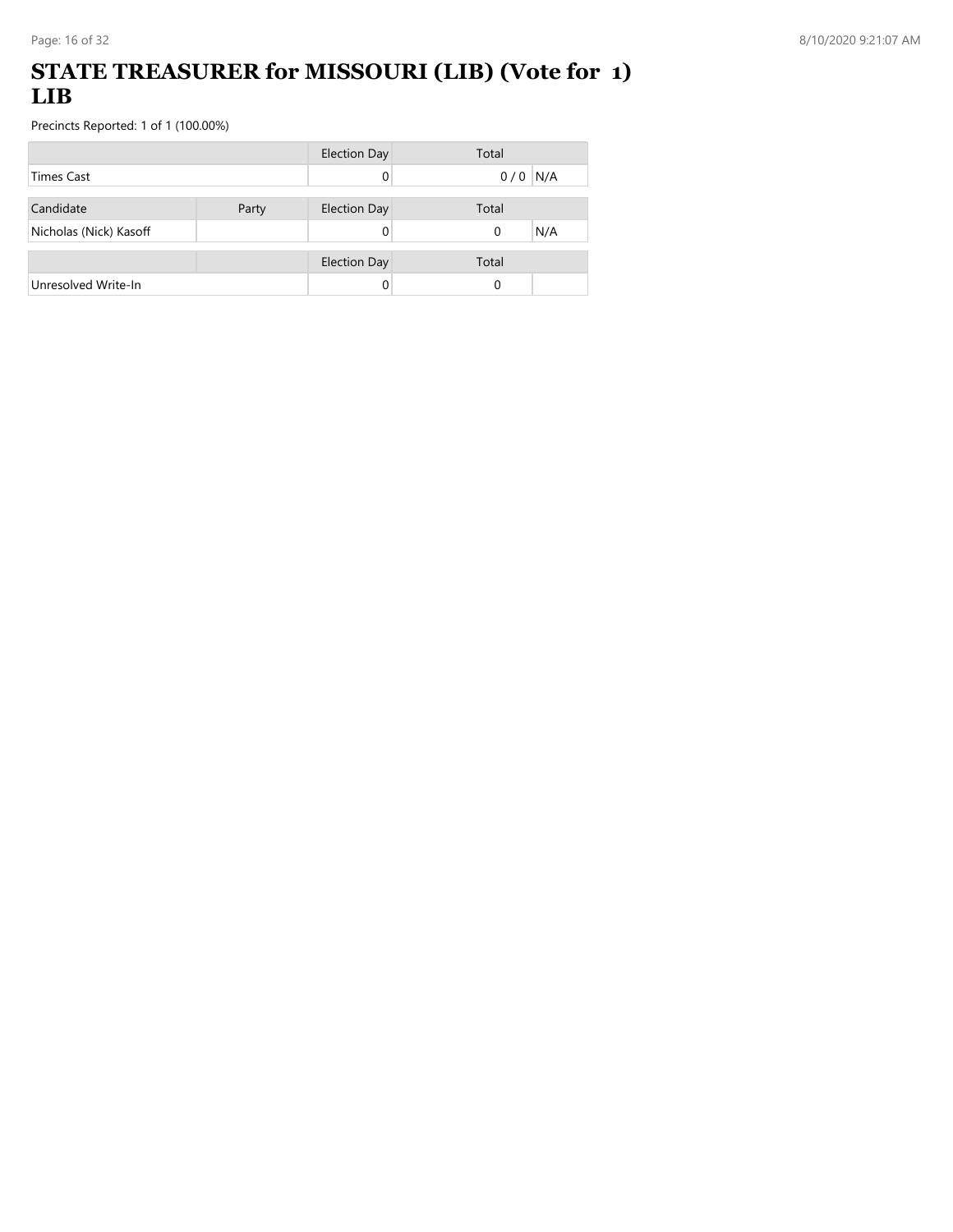### **STATE TREASURER for MISSOURI (GRN) (Vote for 1) GRN**

|                     |       | <b>Election Day</b> | Total     |
|---------------------|-------|---------------------|-----------|
| <b>Times Cast</b>   |       |                     | $0/0$ N/A |
| Candidate           | Party | <b>Election Day</b> | Total     |
| Joseph Civettini    |       |                     | N/A<br>0  |
|                     |       | <b>Election Day</b> | Total     |
| Unresolved Write-In |       |                     | 0         |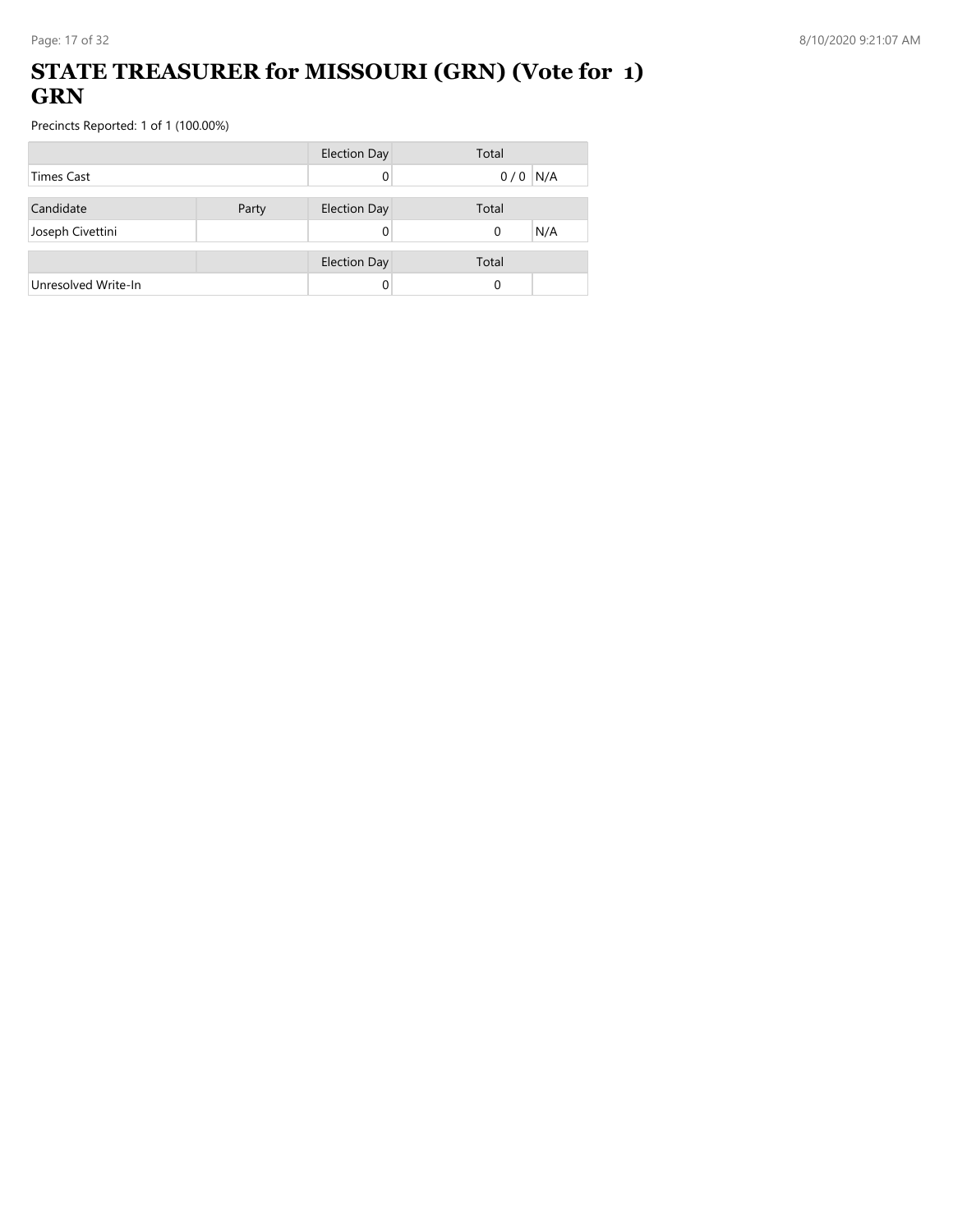#### **ATTORNEY GENERAL for MISSOURI (REP) (Vote for 1) REP**

|                     |       | <b>Election Day</b> | Total          |
|---------------------|-------|---------------------|----------------|
| <b>Times Cast</b>   |       | 258                 | 258 / 0 N/A    |
| Candidate           | Party | <b>Election Day</b> | Total          |
| Eric Schmitt        |       | 217                 | 100.00%<br>217 |
|                     |       | <b>Election Day</b> | Total          |
| Unresolved Write-In |       |                     | 0              |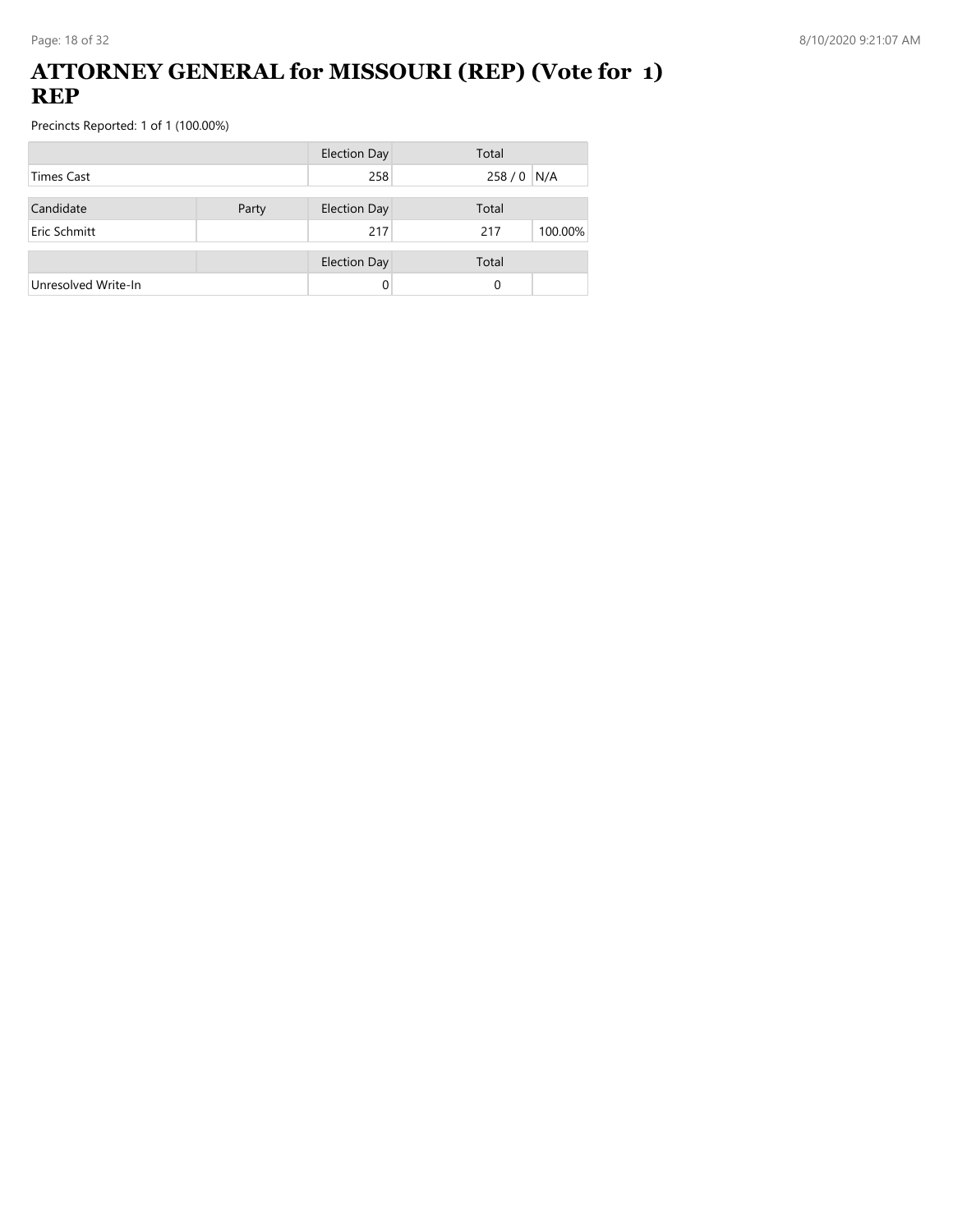### **ATTORNEY GENERAL for MISSOURI (DEM) (Vote for 1) DEM**

|                      |       | <b>Election Day</b> | Total |        |
|----------------------|-------|---------------------|-------|--------|
| <b>Times Cast</b>    |       | 42                  | 42/0  | N/A    |
| Candidate            | Party | <b>Election Day</b> | Total |        |
| <b>Rich Finneran</b> |       | 27                  | 27    | 71.05% |
| Elad Gross           |       | 11                  | 11    | 28.95% |
|                      |       | <b>Election Day</b> | Total |        |
| Unresolved Write-In  |       | 0                   | 0     |        |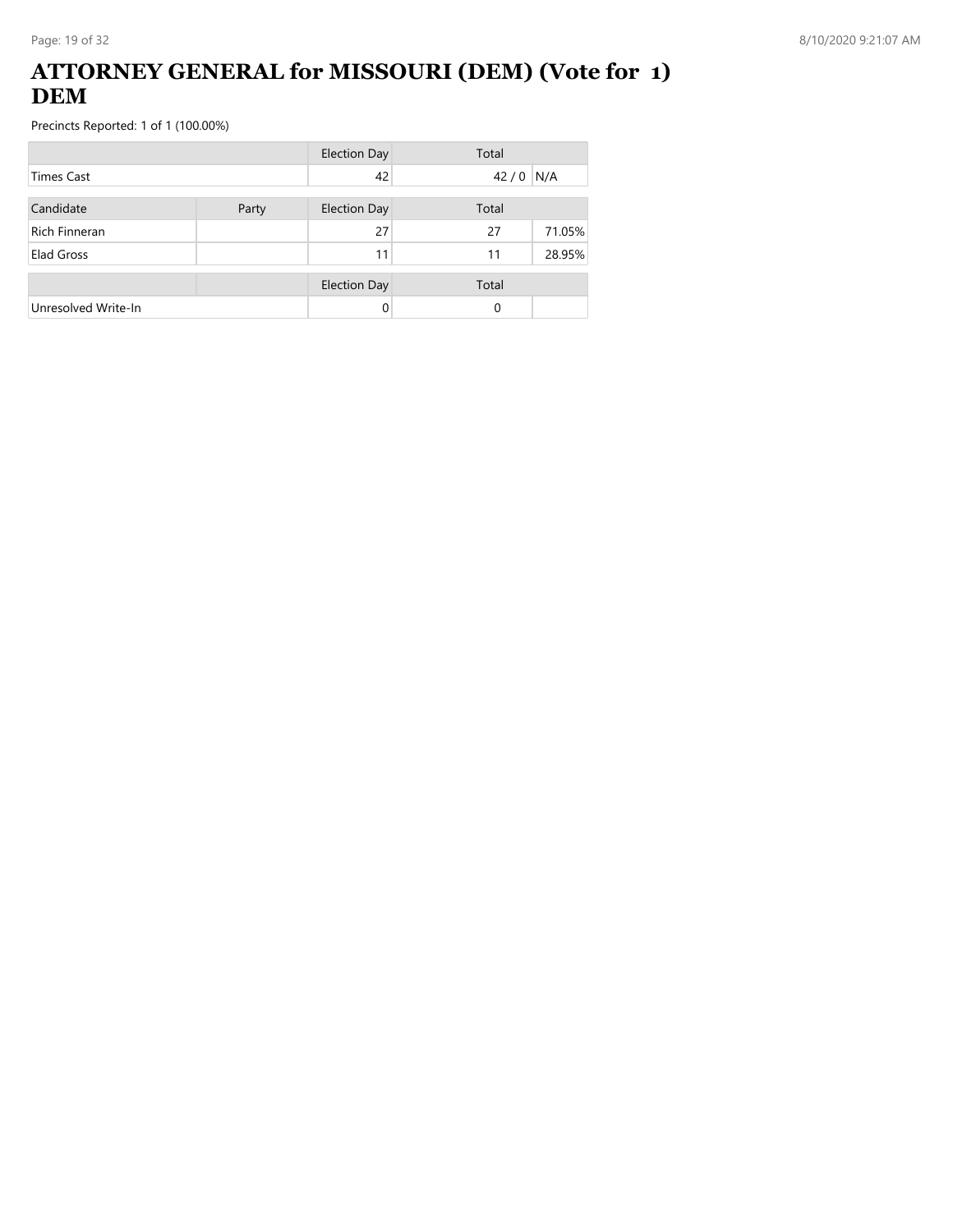#### **ATTORNEY GENERAL for MISSOURI (LIB) (Vote for 1) LIB**

|                     |       | <b>Election Day</b> | Total           |
|---------------------|-------|---------------------|-----------------|
| <b>Times Cast</b>   |       |                     | $0/0$ N/A       |
| Candidate           | Party | <b>Election Day</b> | Total           |
|                     |       |                     |                 |
| Kevin C Babcock     |       |                     | N/A<br>$\Omega$ |
|                     |       | <b>Election Day</b> | Total           |
| Unresolved Write-In |       |                     | 0               |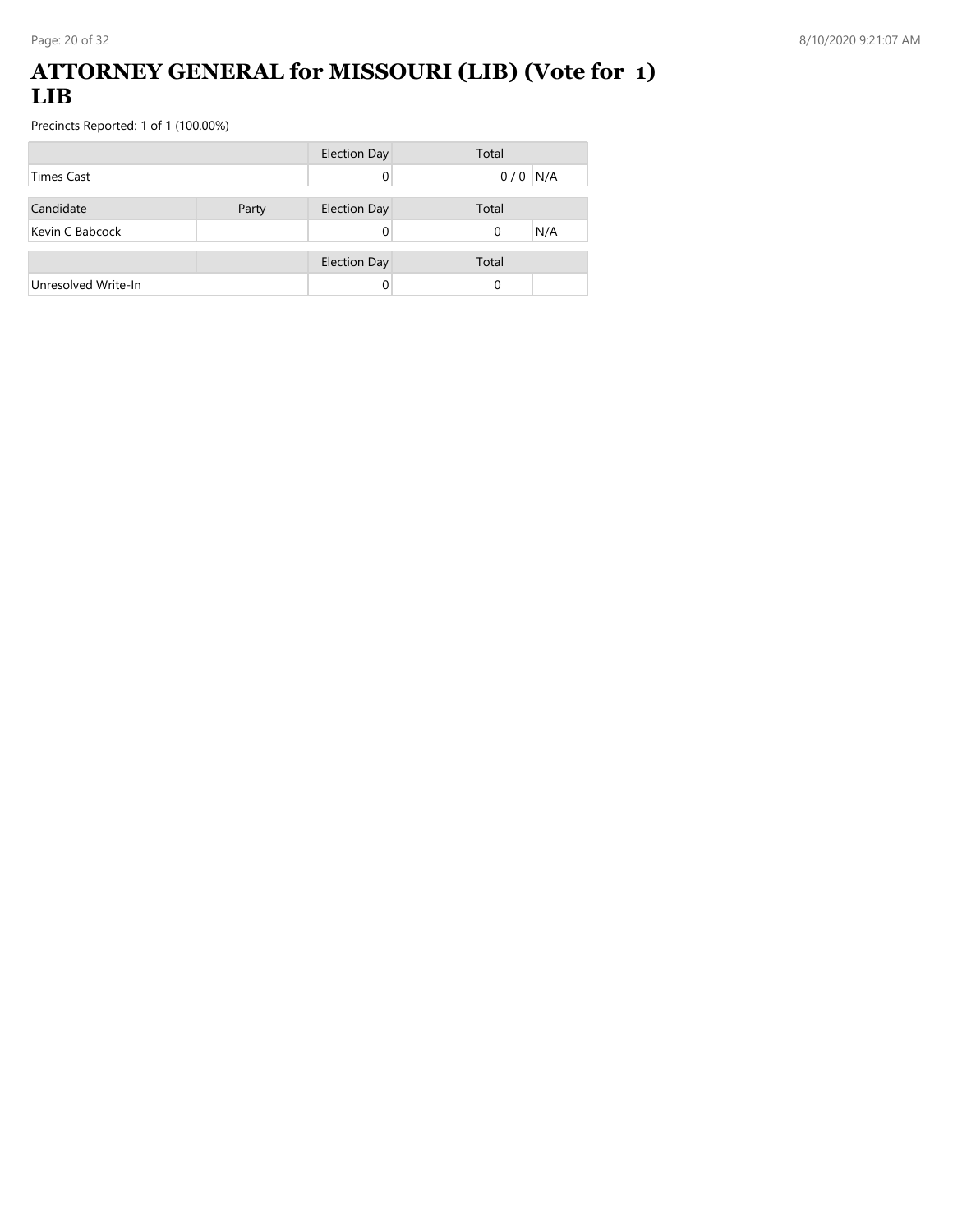#### **UNITED STATES REPRESENTATIVE IN CONGRESS for 3RD DISTRICT (REP), MISSOURI (Vote for 1) REP**

|                           |       | <b>Election Day</b> | Total    |        |
|---------------------------|-------|---------------------|----------|--------|
| <b>Times Cast</b>         |       | 258                 | 258/0    | N/A    |
| Candidate                 |       |                     |          |        |
|                           | Party | <b>Election Day</b> | Total    |        |
| <b>Brandon Wilkinson</b>  |       | 30                  | 30       | 12.45% |
| Adela Wisdom              |       | 8                   | 8        | 3.32%  |
| <b>Blaine Luetkemeyer</b> |       | 184                 | 184      | 76.35% |
| Jeffrey Nowak             |       | 13                  | 13       | 5.39%  |
| Lynette Trares            |       | 6                   | 6        | 2.49%  |
|                           |       |                     |          |        |
|                           |       | <b>Election Day</b> | Total    |        |
| Unresolved Write-In       |       | 0                   | $\Omega$ |        |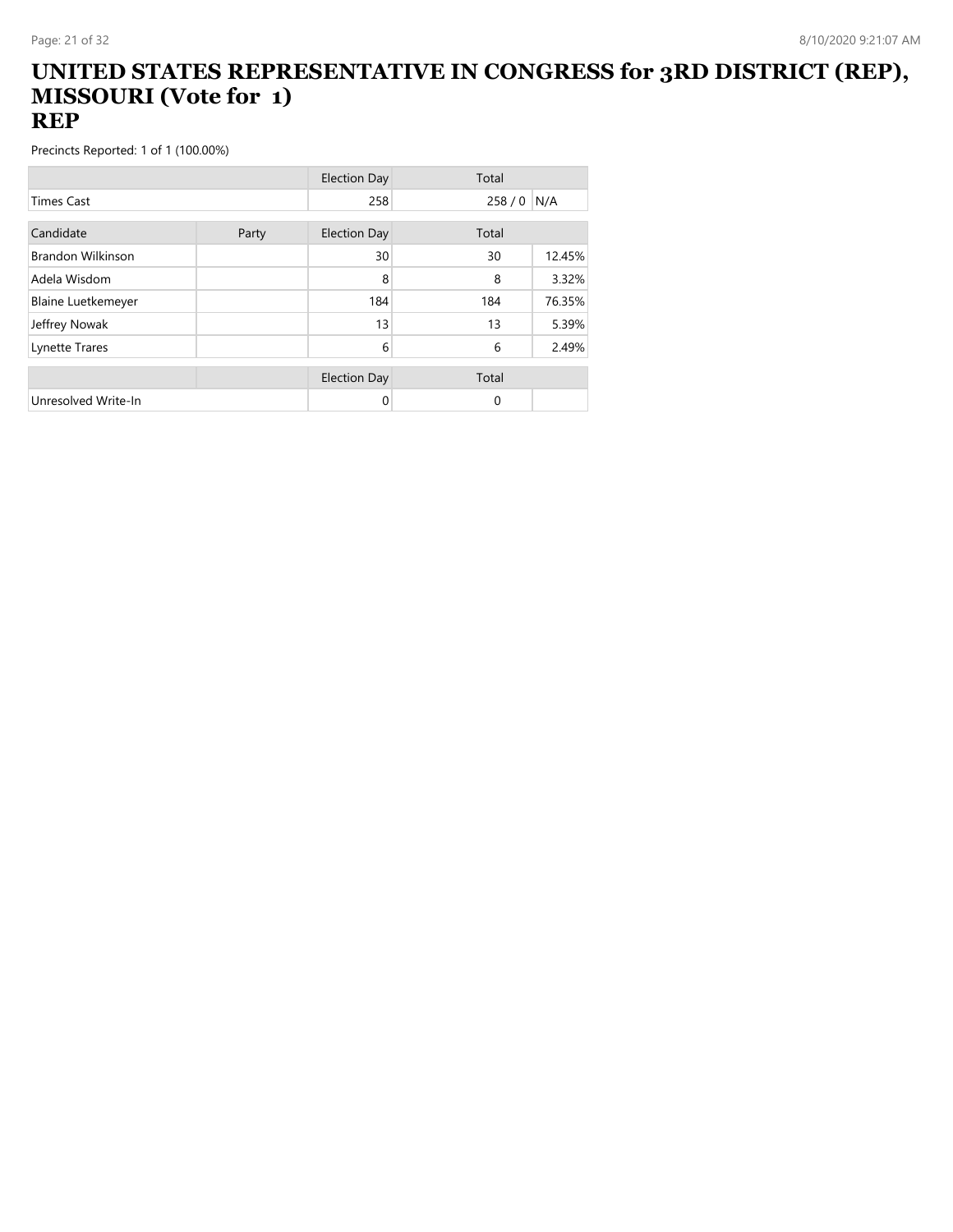#### **UNITED STATES REPRESENTATIVE IN CONGRESS for 3RD DISTRICT (DEM), MISSOURI (Vote for 1) DEM**

|                     |       | Election Day        | Total    |        |
|---------------------|-------|---------------------|----------|--------|
| <b>Times Cast</b>   |       | 42                  | 42/0     | N/A    |
| Candidate           | Party | <b>Election Day</b> | Total    |        |
| Megan Rezabek       |       | 22                  | 22       | 56.41% |
| Dennis Oglesby      |       | 17                  | 17       | 43.59% |
|                     |       | <b>Election Day</b> | Total    |        |
| Unresolved Write-In |       | 0                   | $\Omega$ |        |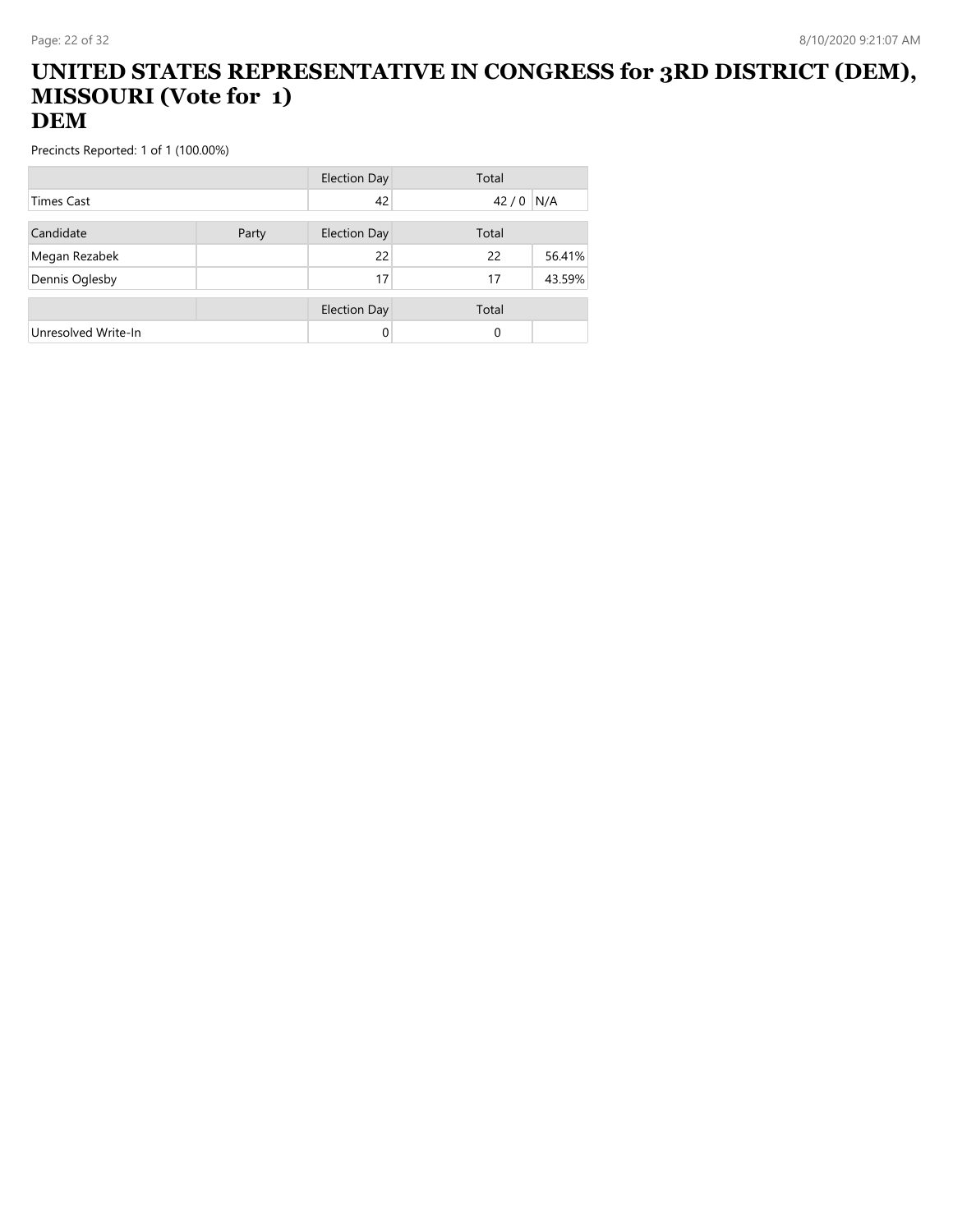#### **UNITED STATES REPRESENTATIVE IN CONGRESS for 3RD DISTRICT (LIB), MISSOURI (Vote for 1) LIB**

|                       |       | <b>Election Day</b> | Total      |
|-----------------------|-------|---------------------|------------|
| <b>Times Cast</b>     |       |                     | N/A<br>0/0 |
|                       |       |                     |            |
| Candidate             | Party | <b>Election Day</b> | Total      |
| Leonard J Steinman II |       |                     | N/A<br>0   |
|                       |       |                     |            |
|                       |       | <b>Election Day</b> | Total      |
| Unresolved Write-In   |       |                     |            |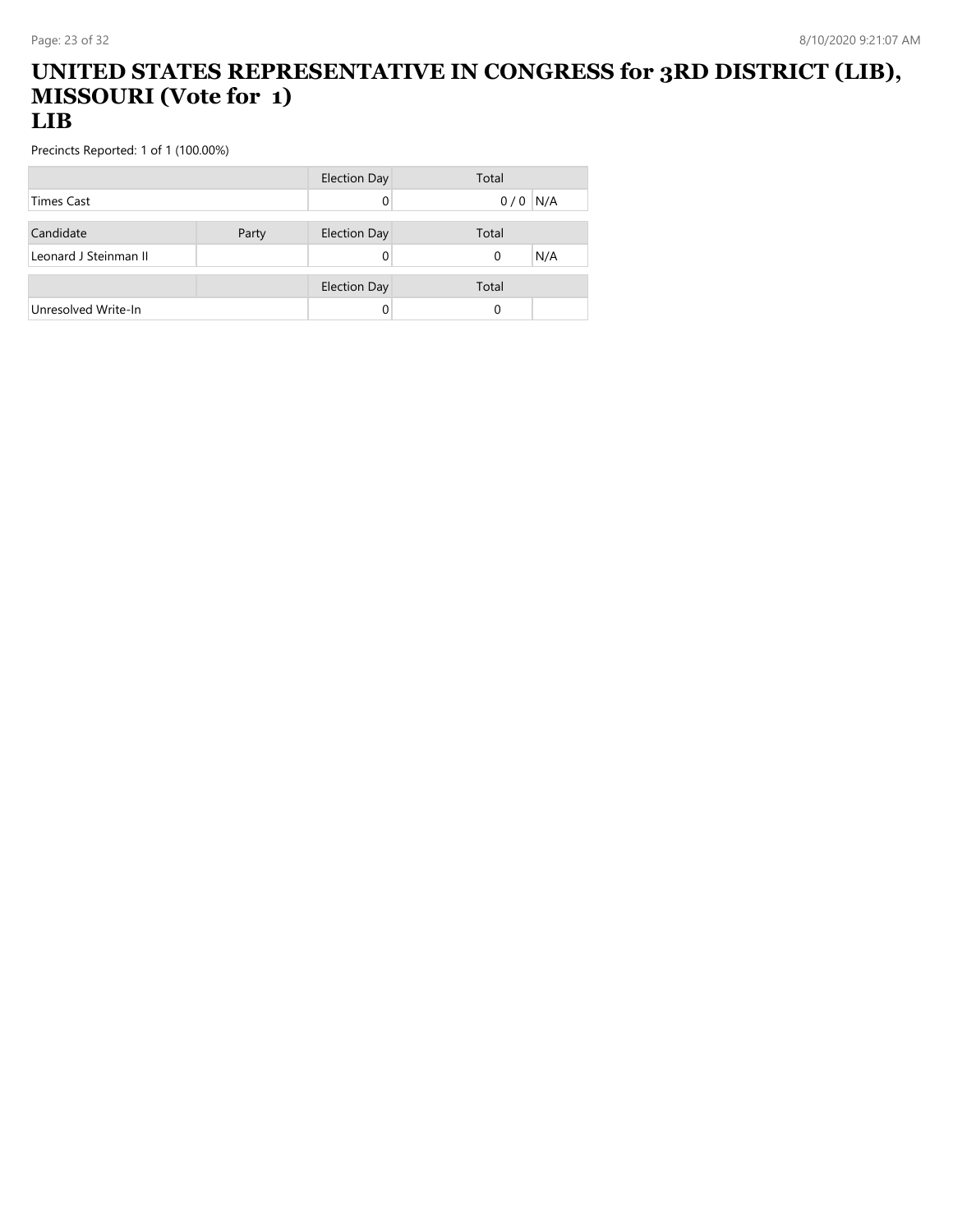### **STATE REPRESENTATIVE for 42ND DISTRICT (REP), MISSOURI (Vote for 1) REP**

|                     |       | <b>Election Day</b> | Total |         |
|---------------------|-------|---------------------|-------|---------|
| <b>Times Cast</b>   |       | 258                 | 258/0 | N/A     |
|                     |       |                     |       |         |
| Candidate           | Party | <b>Election Day</b> | Total |         |
| Jeff Porter         |       | 218                 | 218   | 100.00% |
|                     |       | <b>Election Day</b> | Total |         |
| Unresolved Write-In |       | 0                   | 0     |         |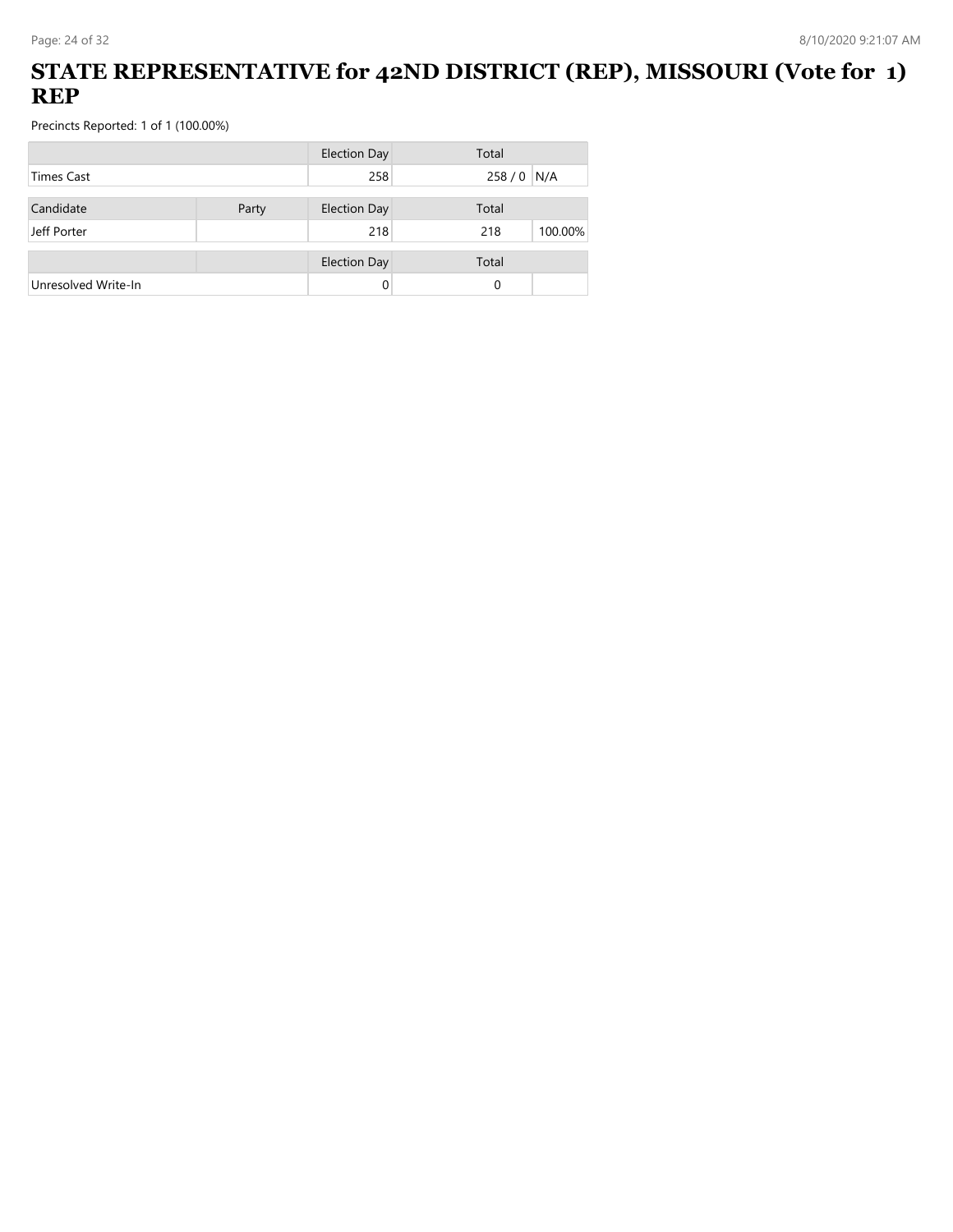#### **COUNTY COMMISSIONER for NORTHERN DISTRICT (REP), MISSOURI (Vote for 1) REP**

|                      |       | <b>Election Day</b> | Total         |  |
|----------------------|-------|---------------------|---------------|--|
| <b>Times Cast</b>    |       | 258                 | 258/0<br>N/A  |  |
| Candidate            | Party | <b>Election Day</b> | Total         |  |
| Jerry "Junior" Myers |       | 61                  | 24.90%<br>61  |  |
| Matthew E. Flake     |       | 121                 | 49.39%<br>121 |  |
| Doug Nordwald        |       | 63                  | 25.71%<br>63  |  |
|                      |       | Election Day        | Total         |  |
| Unresolved Write-In  |       | 0                   | 0             |  |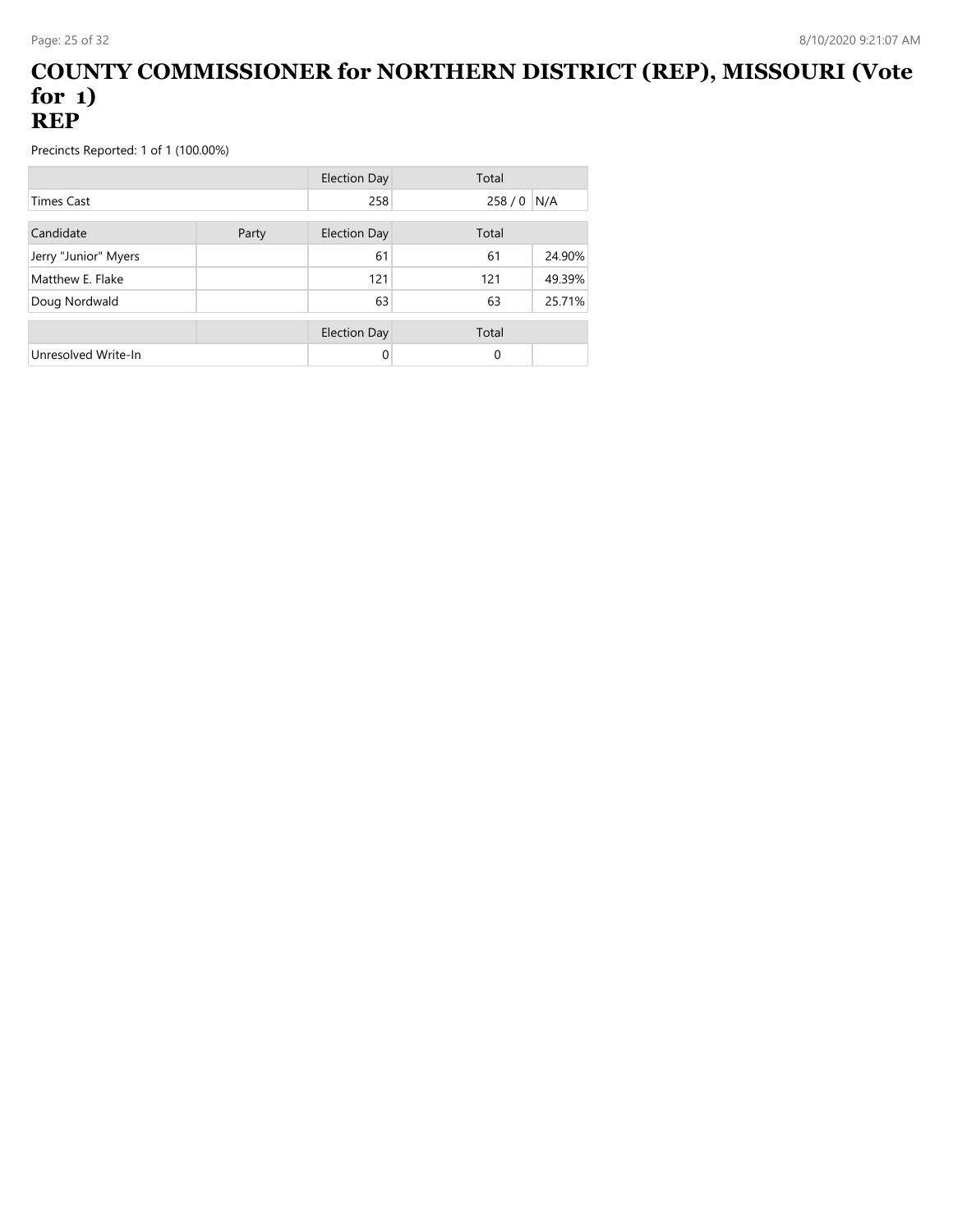## **SHERIFF for WARREN COUNTY (REP), MISSOURI (Vote for 1) REP**

|                     |       | <b>Election Day</b> | Total          |
|---------------------|-------|---------------------|----------------|
| Times Cast          |       | 258                 | 258 / 0 N/A    |
| Candidate           | Party | <b>Election Day</b> | Total          |
| Kevin Harrison      |       | 221                 | 100.00%<br>221 |
|                     |       | <b>Election Day</b> | Total          |
| Unresolved Write-In |       | 0                   | 0              |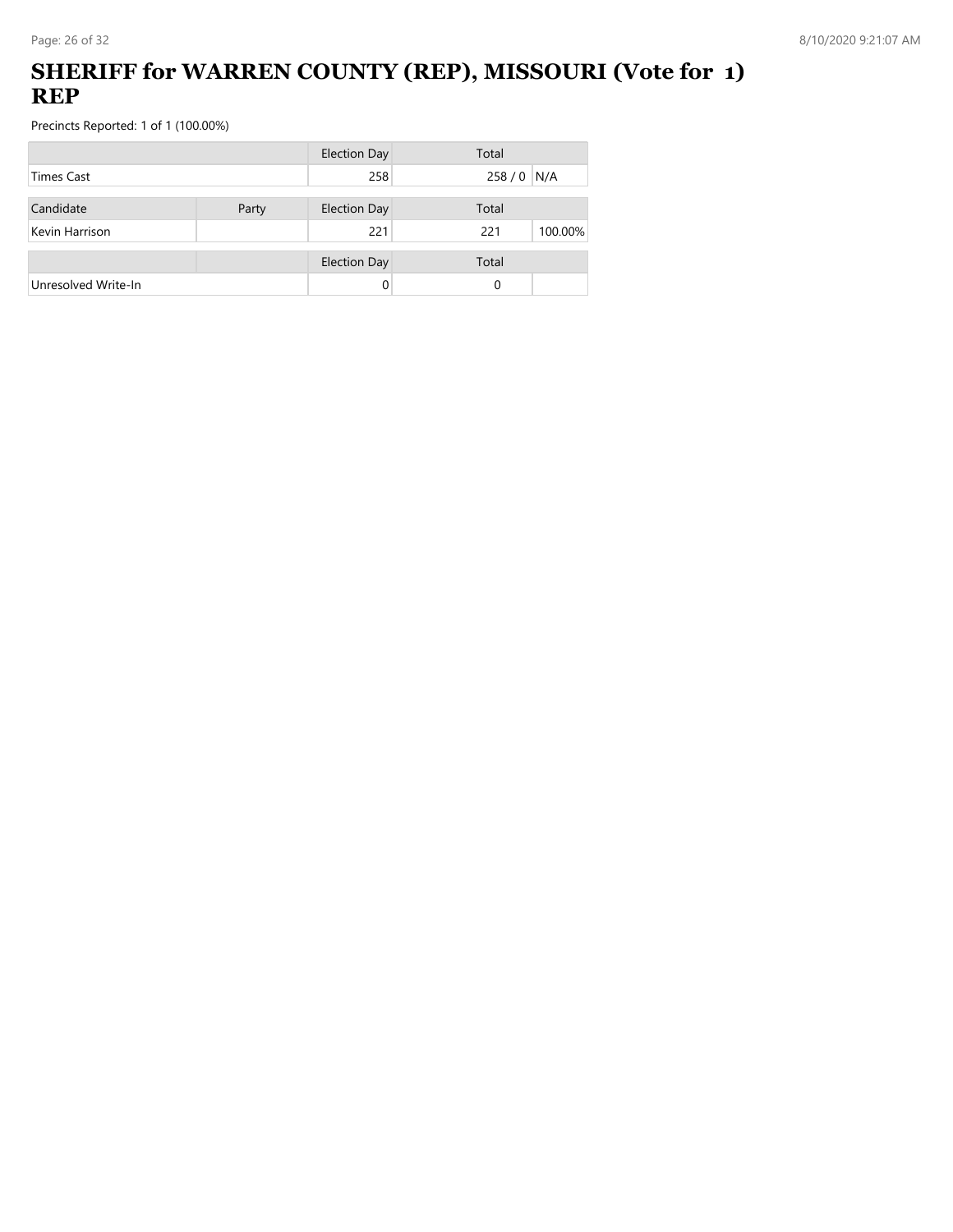## **ASSESSOR for WARREN COUNTY (REP), MISSOURI (Vote for 1) REP**

|                          | <b>Election Day</b> |                     | Total |        |
|--------------------------|---------------------|---------------------|-------|--------|
| <b>Times Cast</b>        |                     | 258                 | 258/0 | N/A    |
| Candidate                | Party               | <b>Election Day</b> | Total |        |
| Kathryn L. (Katie) Smith |                     | 148                 | 148   | 60.16% |
| Terence (Terry) Bracht   |                     | 98                  | 98    | 39.84% |
|                          |                     | <b>Election Day</b> | Total |        |
| Unresolved Write-In      |                     | 0                   | 0     |        |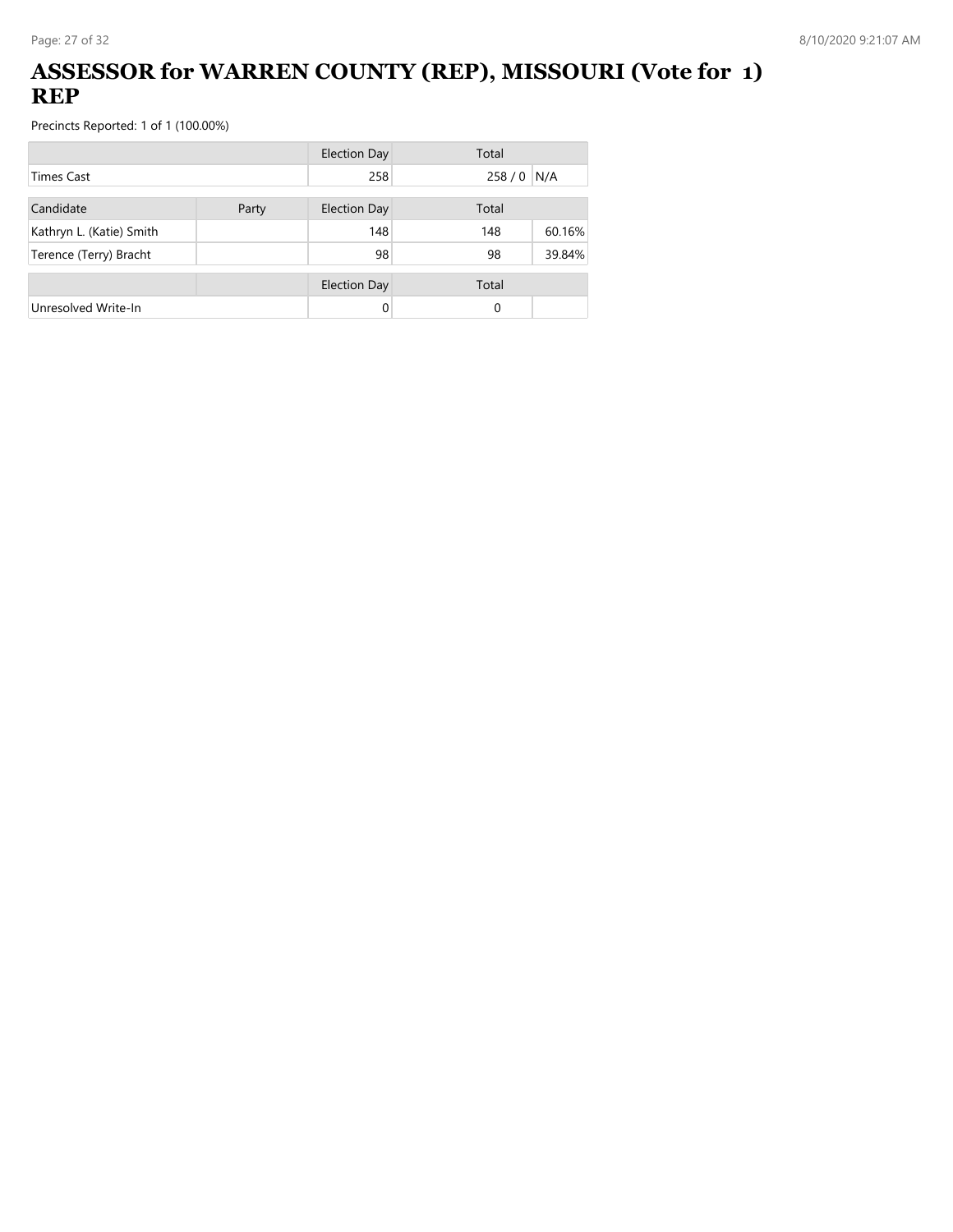#### **PUBLIC ADMINISTRATOR for WARREN COUNTY (REP), MISSOURI (Vote for 1) REP**

|                         |       | Election Day        | Total       |         |
|-------------------------|-------|---------------------|-------------|---------|
| <b>Times Cast</b>       |       | 258                 | 258 / 0 N/A |         |
| Candidate               | Party | <b>Election Day</b> | Total       |         |
| Melissa (Missy) Dempsey |       | 221                 | 221         | 100.00% |
|                         |       | <b>Election Day</b> | Total       |         |
| Unresolved Write-In     |       |                     | 0           |         |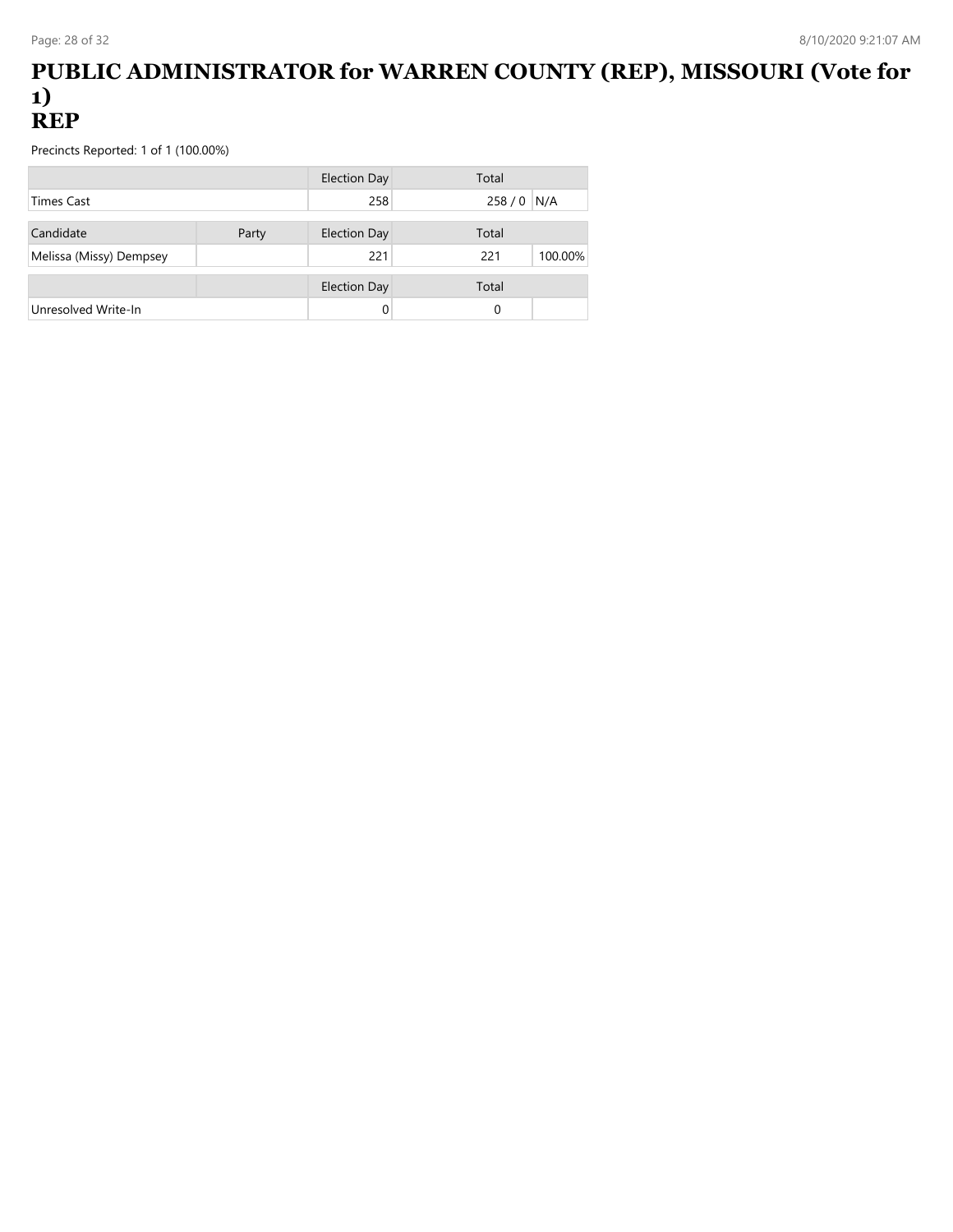## **CORONER for WARREN COUNTY (REP), MISSOURI (Vote for 1) REP**

|                     |       | <b>Election Day</b> | Total          |
|---------------------|-------|---------------------|----------------|
| <b>Times Cast</b>   |       | 258                 | 258 / 0 N/A    |
| Candidate           | Party | <b>Election Day</b> | Total          |
| Mark W. O'Neill     |       | 220                 | 100.00%<br>220 |
|                     |       | <b>Election Day</b> | Total          |
| Unresolved Write-In |       | 0                   | 0              |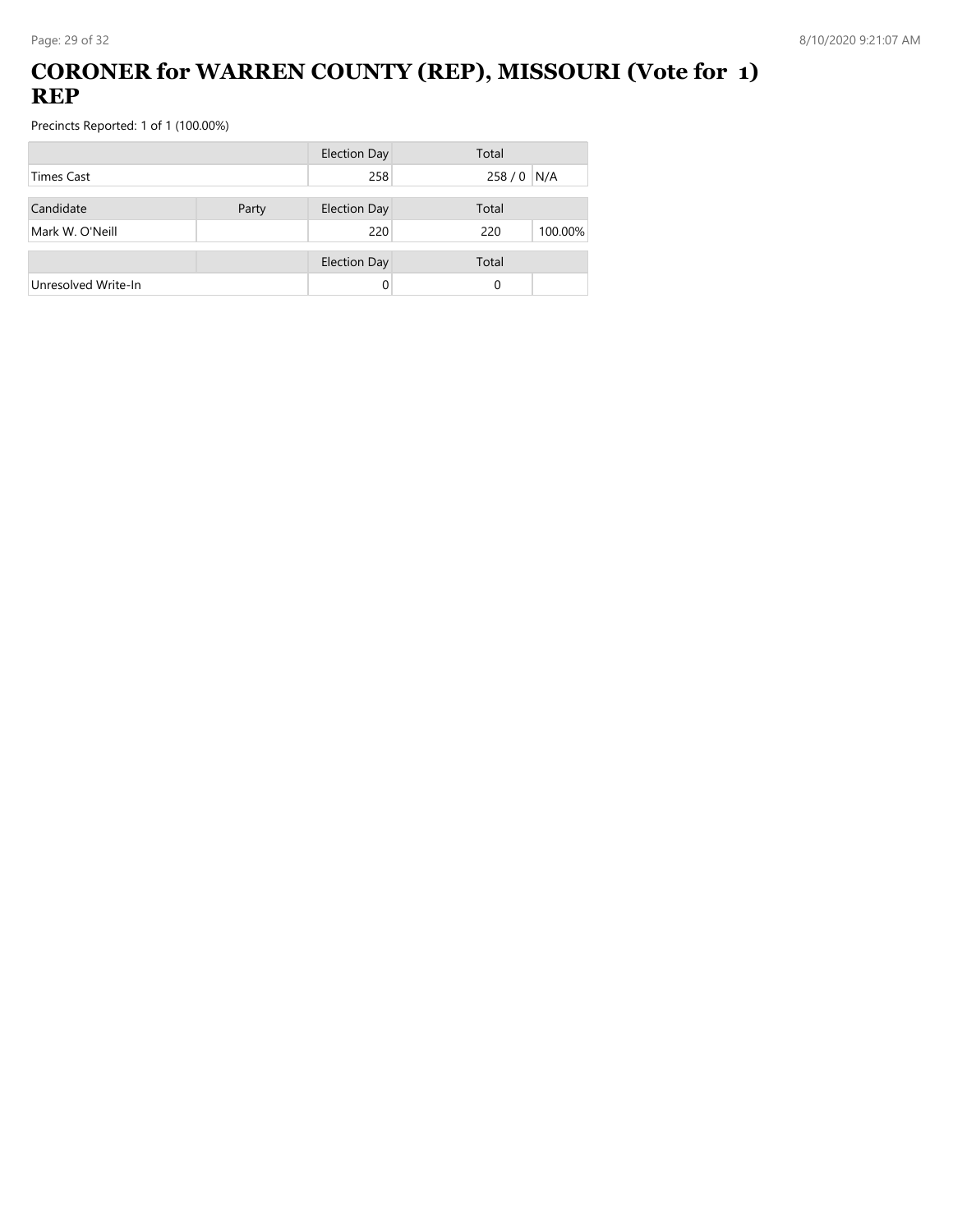### **SURVEYOR for WARREN COUNTY (REP), MISSOURI (Vote for 1) REP**

|                     |       | <b>Election Day</b> | Total          |
|---------------------|-------|---------------------|----------------|
| <b>Times Cast</b>   |       | 258                 | 258 / 0 N/A    |
| Candidate           | Party | <b>Election Day</b> | Total          |
| Robert L. Lewis     |       | 222                 | 222<br>100.00% |
|                     |       | <b>Election Day</b> | Total          |
| Unresolved Write-In |       | 0                   | 0              |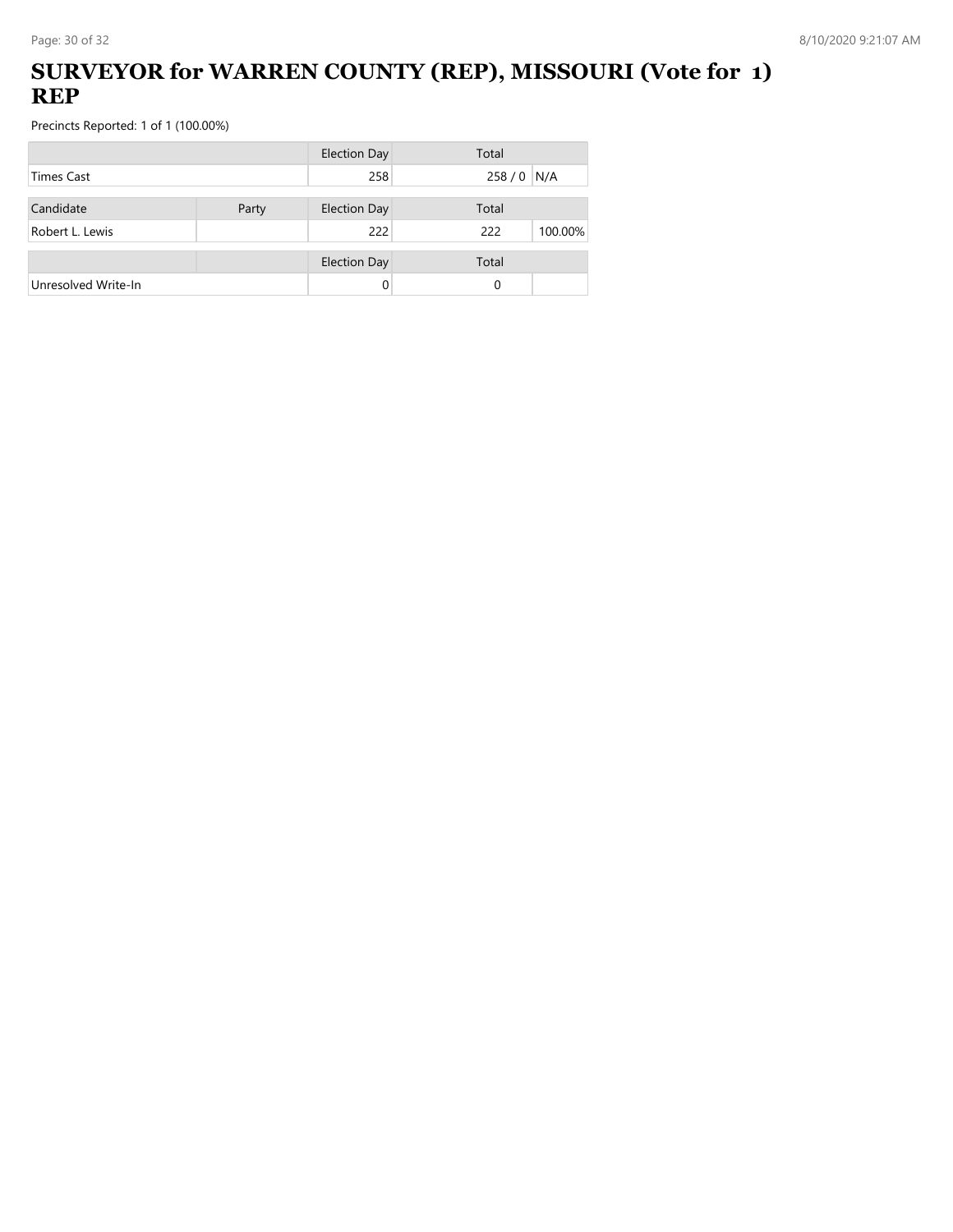# **CONSTITUTIONAL AMENDMENT NO. 2 for MISSOURI (Vote for 1)**

|                     |       | <b>Election Day</b> | Total     |        |
|---------------------|-------|---------------------|-----------|--------|
| <b>Times Cast</b>   |       | 301                 | 301 / 921 | 32.68% |
| Candidate           | Party | <b>Election Day</b> | Total     |        |
| <b>YES</b>          |       | 81                  | 81        | 27.46% |
| <b>NO</b>           |       | 214                 | 214       | 72.54% |
|                     |       | <b>Election Day</b> | Total     |        |
| Unresolved Write-In |       | 0                   | $\Omega$  |        |